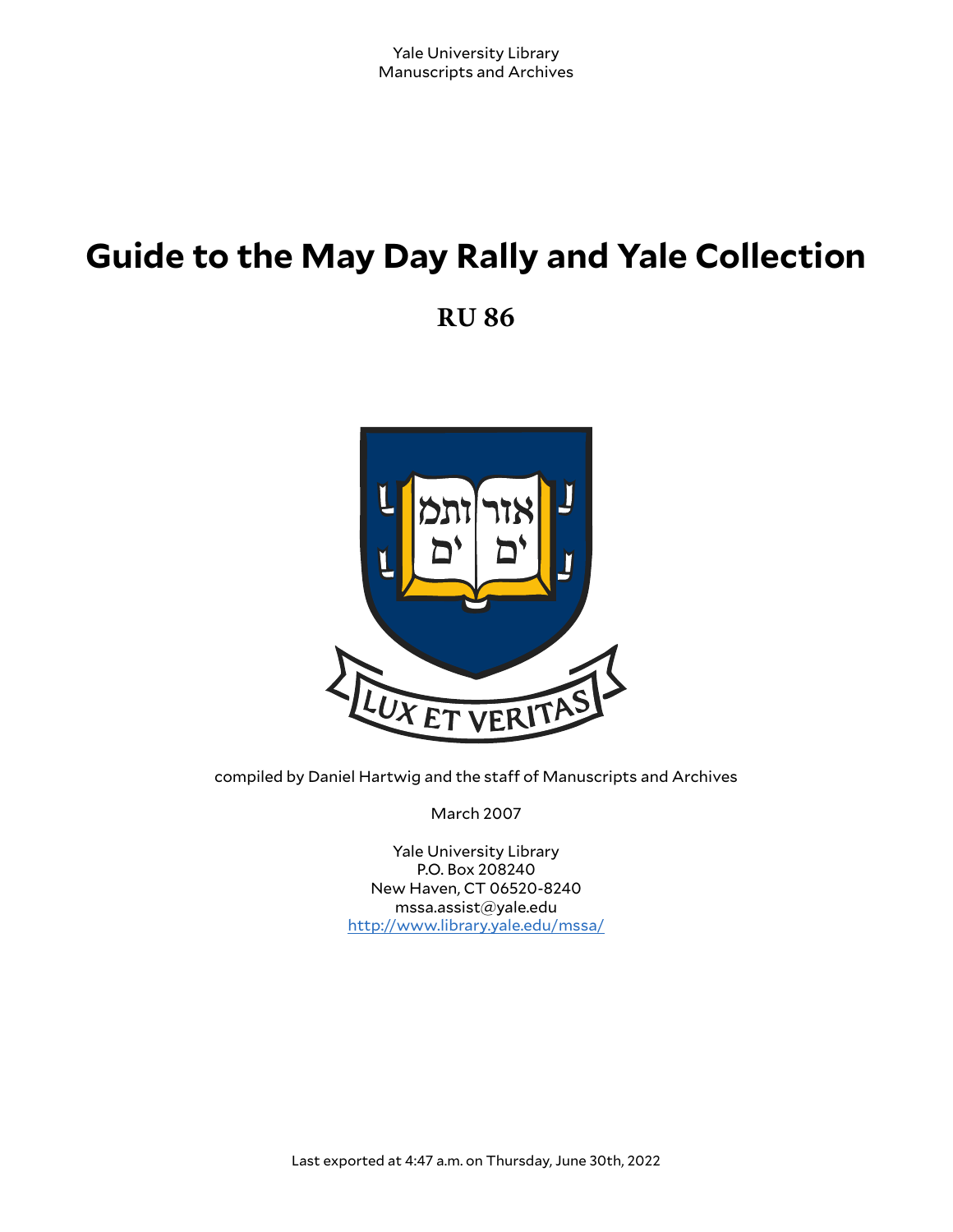# Table of Contents

| Accession 1984-A-069: Correspondence and interview transcript corrections used in the production of John Taft's |  |
|-----------------------------------------------------------------------------------------------------------------|--|
|                                                                                                                 |  |
|                                                                                                                 |  |
| Accession 2003-A-080: Materials documenting the Black Panthers and the May Day Rally, 1970  22                  |  |
| Accession 2003-A-090: May Day "Strikes" tee-shirt made in Berkeley College print shop, 1970  23                 |  |
|                                                                                                                 |  |
|                                                                                                                 |  |
|                                                                                                                 |  |
|                                                                                                                 |  |
|                                                                                                                 |  |
|                                                                                                                 |  |
|                                                                                                                 |  |
|                                                                                                                 |  |
|                                                                                                                 |  |
|                                                                                                                 |  |
|                                                                                                                 |  |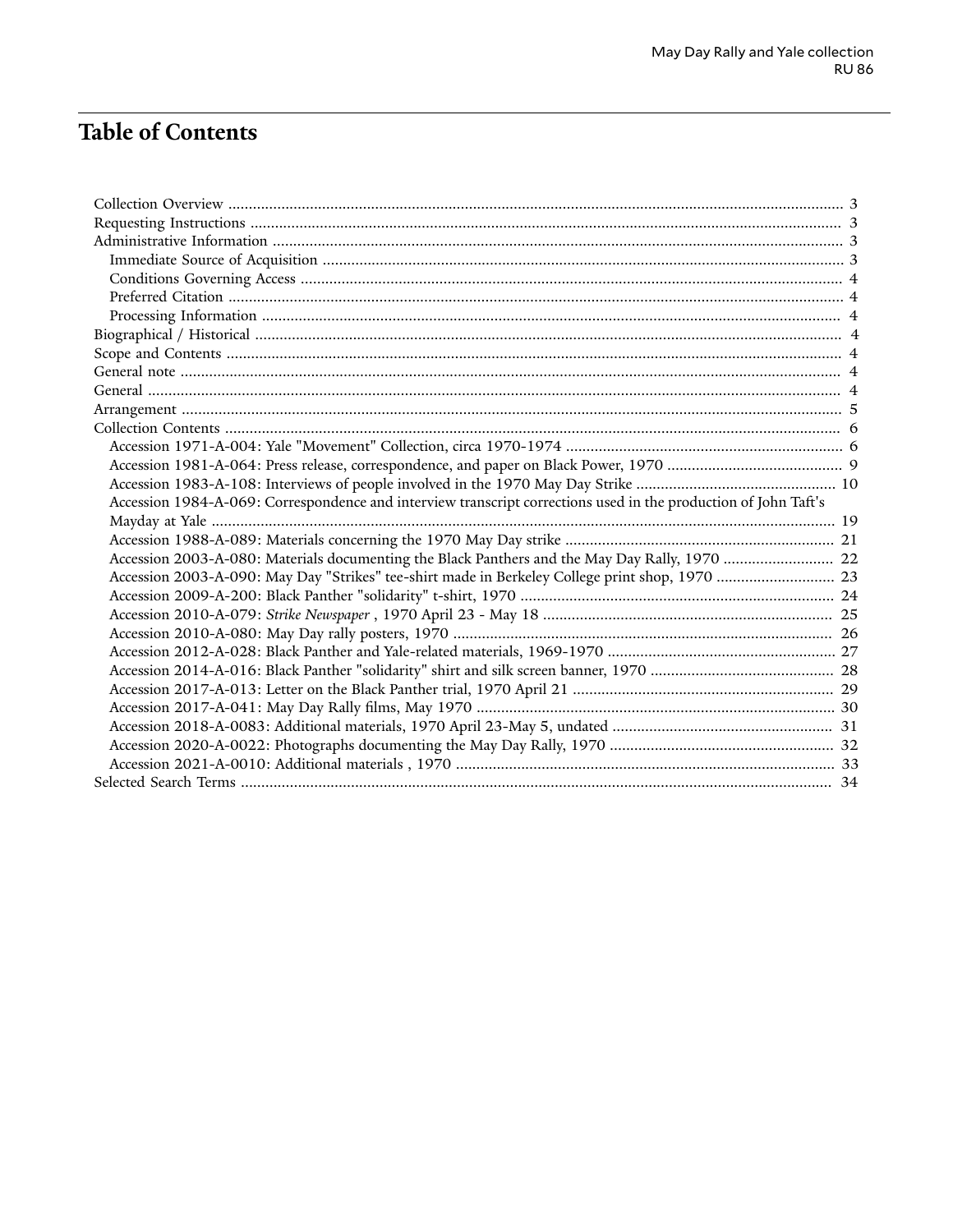# <span id="page-2-0"></span>**Collection Overview**

|                          | <b>REPOSITORY:</b> Manuscripts and Archives<br><b>Yale University Library</b><br>P.O. Box 208240<br>New Haven, CT 06520-8240<br>msa. assist@yale.edu<br>http://www.library.yale.edu/mssa/                                                                                                                                                                                                                                                                                                                        |
|--------------------------|------------------------------------------------------------------------------------------------------------------------------------------------------------------------------------------------------------------------------------------------------------------------------------------------------------------------------------------------------------------------------------------------------------------------------------------------------------------------------------------------------------------|
| <b>CALL NUMBER: RU86</b> |                                                                                                                                                                                                                                                                                                                                                                                                                                                                                                                  |
|                          | <b>TITLE:</b> May Day Rally and Yale collection                                                                                                                                                                                                                                                                                                                                                                                                                                                                  |
|                          | <b>DATES: Circa 1969-1974</b>                                                                                                                                                                                                                                                                                                                                                                                                                                                                                    |
|                          | PHYSICAL DESCRIPTION: 21.11 linear feet (22 boxes, 51 audiocassettes, one compact disc, 2 film reels<br>and 157 megabytes)                                                                                                                                                                                                                                                                                                                                                                                       |
| <b>LANGUAGE: English</b> |                                                                                                                                                                                                                                                                                                                                                                                                                                                                                                                  |
|                          | <b>SUMMARY:</b> The materials consist of correspondence, press releases, oral history<br>transcripts, objects, and printed material documenting Yale student<br>involvement in the 1970 May Day rally in New Haven, Connecticut and<br>published materials collected by the donor as a stringer for the "New York<br>Times" related to Yale's student strike, the anti-war movement, and the Black<br>Panthers trial in New Haven. Also included are publications related to anti-<br>war activities nationally. |
|                          | <b>ONLINE FINDING AID:</b> To cite or bookmark this finding aid, please use the following link: https://<br>hdl.handle.net/10079/fa/mssa.ru.0086                                                                                                                                                                                                                                                                                                                                                                 |

#### <span id="page-2-1"></span>**Requesting Instructions**

To request items from this collection for use in the Manuscripts and Archives reading room, please use the request links in the HTML version of this finding aid, available at [https://hdl.handle.net/10079/fa/](https://hdl.handle.net/10079/fa/mssa.ru.0086) [mssa.ru.0086](https://hdl.handle.net/10079/fa/mssa.ru.0086).

To order reproductions from this collection, please go to [http://www.library.yale.edu/mssa/](http://www.library.yale.edu/mssa/ifr_copy_order.html) [ifr\\_copy\\_order.html.](http://www.library.yale.edu/mssa/ifr_copy_order.html) The information you will need to submit an order includes: the collection call number, collection title, series or accession number, box number, and folder number or name.

Key to the container abbreviations used in the PDF finding aid:

- b. box
- f. folder

# <span id="page-2-2"></span>**Administrative Information**

# <span id="page-2-3"></span>**Immediate Source of Acquisition**

Black Panther "solidarity" shirt and silk screen banner gift of Ms. Karla Forsythe, 2013. Films of May Day activities from the New Haven Green gift of Michael Stickrod, 2016. Gift of Ben Krasney, 2018. Accession 2020-A-0022 was donated by Henry Lawrence, Class of 1968.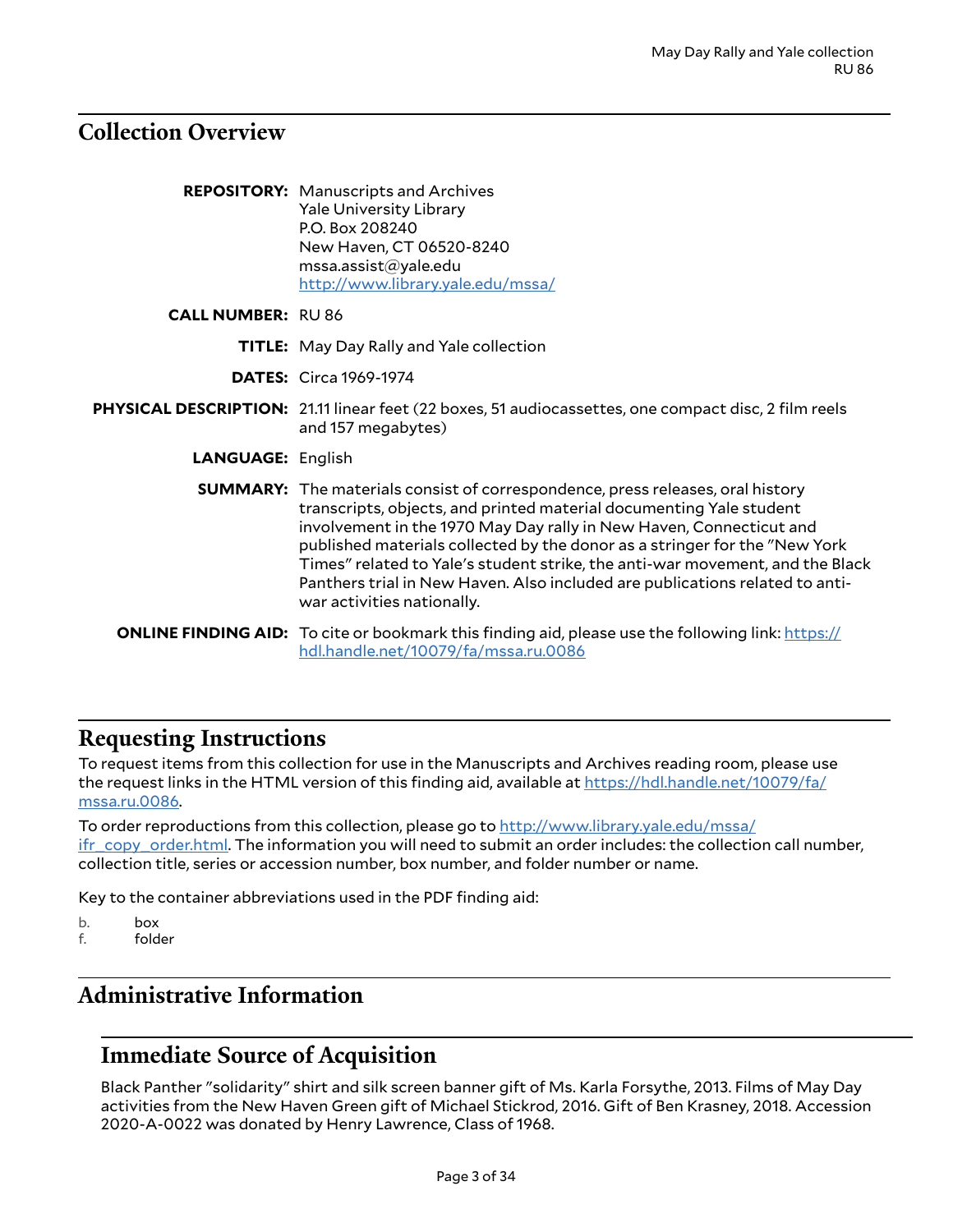# <span id="page-3-0"></span>**Conditions Governing Access**

The materials are open for research.

Original audiovisual materials, as well as preservation and duplicating masters, may not be played. Researchers must consult use copies, or if none exist must pay for a use copy, which is retained by the repository. Researchers wishing to obtain an additional copy for their personal use should consult Copying Services information on the Manuscripts and Archives web site.

Original computer files may not be accessed due to their fragility. Researchers must consult access copies.

# <span id="page-3-1"></span>**Preferred Citation**

May Day Rally and Yale Collection (RU 86). Manuscripts and Archives, Yale University Library.

# <span id="page-3-2"></span>**Processing Information**

Yale University records are arranged and described at the accession level by the creating office. The University Archives creates collection level descriptive records, but typically does no further arrangement and description at the accession level.

# <span id="page-3-3"></span>**Biographical / Historical**

May Day weekend took place May 1-3, 1970 as a rally to protest the murder trial in New Haven of Black Panther party chairman Bobby Seale and seven other party members. Normal academic activities were suspended so that Yale students, faculty, and staff could assist in preparing the campus for the rally. Yale University opened its doors to demonstrators by offering shelter, food, day care, and first aid throughout the weekend. Approximately 15,000 people attended the first day of rallies without significant disruption or disorder. Fewer remained the following days, and academic activities resumed by Monday May 4.

# <span id="page-3-4"></span>**Scope and Contents**

The materials consist of correspondence, press releases, oral history transcripts, objects, and printed material documenting Yale student involvement in the 1970 May Day rally in New Haven, Connecticut and published materials collected by the donor as a stringer for the "New York Times" related to Yale's student strike, the anti-war movement, and the Black Panthers trial in New Haven. Also included are publications related to anti-war activities nationally. Some posters and broadsides in Accession 1971-A-004 that were originally located in box 2 are now located in box 6.

#### <span id="page-3-5"></span>**General note**

Forms part of Yale Record Group 41 (YRG 41), Records documenting student life.

#### <span id="page-3-6"></span>**General**

1917-M-004, box 4, folder "Miscellaneous statements and releases by community groups, New Haven Police Department, and Others" reported missing in 2016.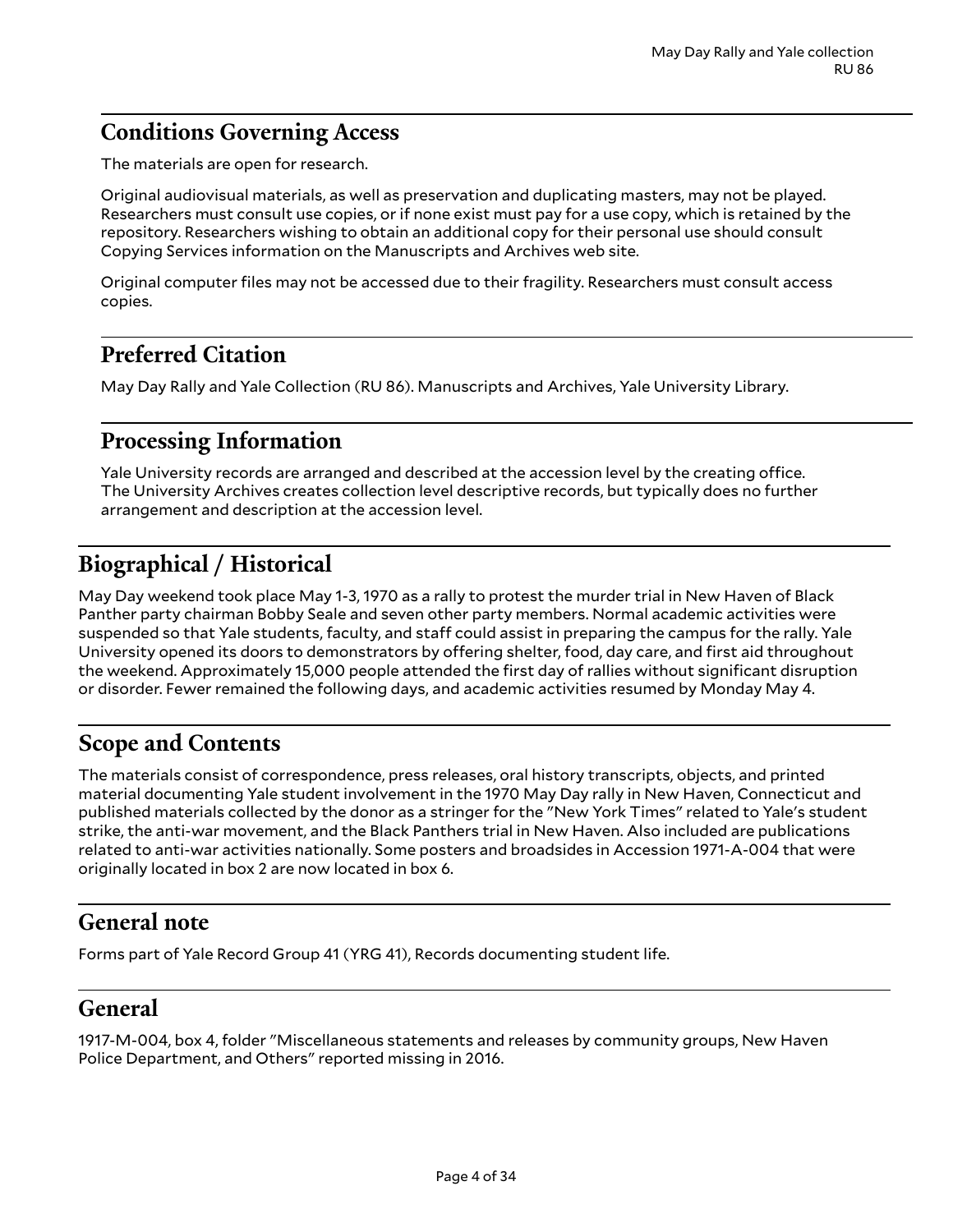### <span id="page-4-0"></span>**Arrangement**

The records are arranged by accession.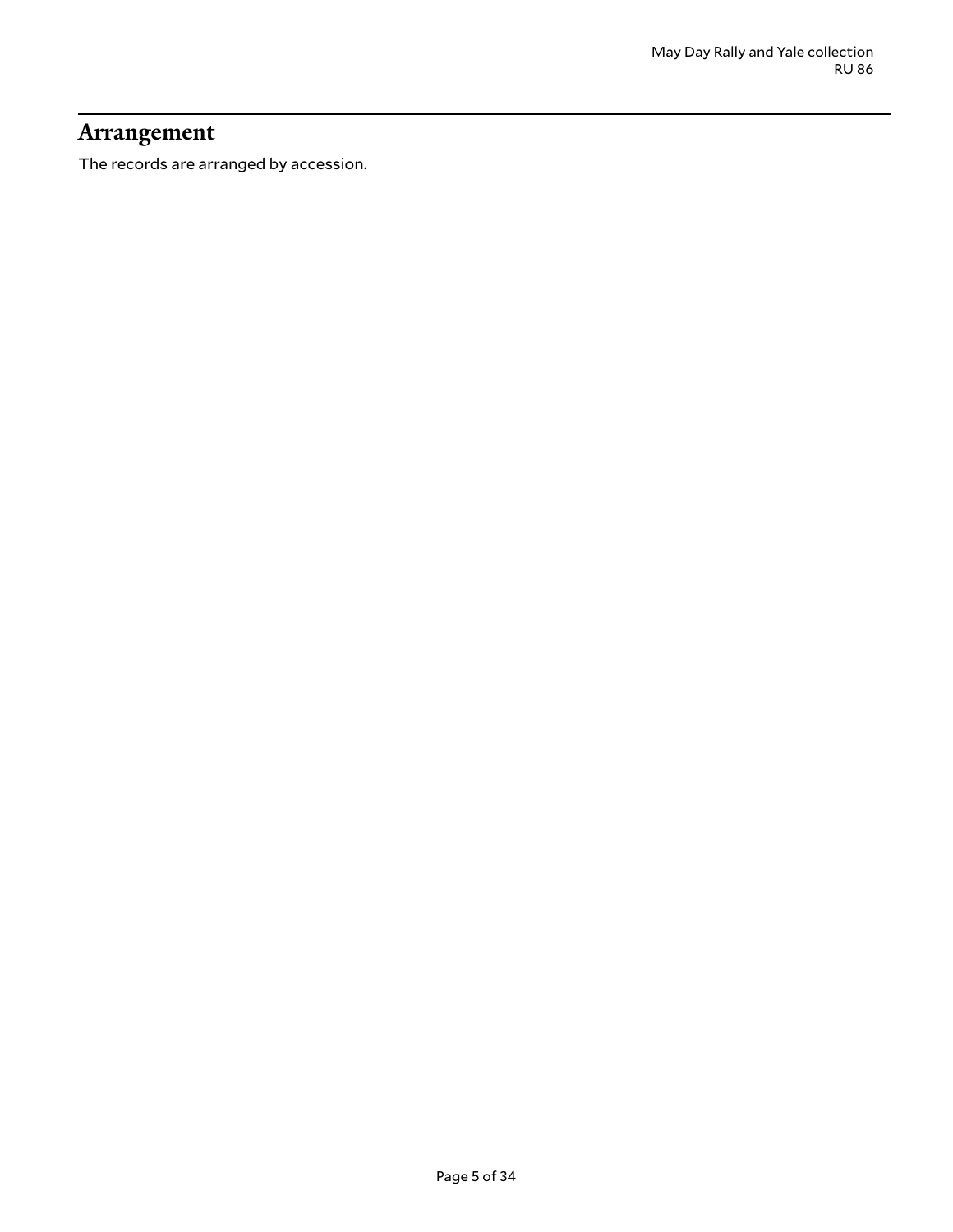# <span id="page-5-1"></span><span id="page-5-0"></span>**Collection Contents Accession 1971-A-004: Yale "Movement" Collection, circa 1970-1974**

|              | May Day Strike, 1970                                                                                                                                                                      |
|--------------|-------------------------------------------------------------------------------------------------------------------------------------------------------------------------------------------|
|              | 1917-M-004, box 4, folder "Miscellaneous statements and releases by community<br>groups, New Haven Police Department, and Others" reported missing in 2016.                               |
| b. 1, f. 1-4 | <b>Black Panthers</b>                                                                                                                                                                     |
|              | A copy of this material is available in digital form from Manuscripts and<br>Archives. Contact Manuscripts and Archives at mssa.assist@yale.edu to<br>request access to the digital copy. |
| b. 1, f. 5   | Black Panthers - Law students" and family memoranda                                                                                                                                       |
|              | A copy of this material is available in digital form from Manuscripts and<br>Archives. Contact Manuscripts and Archives at mssa.assist@yale.edu to<br>request access to the digital copy. |
| b. 1, f. 6-7 | <b>Black Panthers - Periodicals</b>                                                                                                                                                       |
| b. 1, f. 8   | Strike newspapers, press releases, statements                                                                                                                                             |
| b. 1, f. 9   | Yale Daily News - Clippings and selected issues                                                                                                                                           |
| b. 1, f. 10  | Yale Graduate Professional - Selected issues                                                                                                                                              |
|              | A copy of this material is available in digital form from Manuscripts and<br>Archives. Contact Manuscripts and Archives at mssa.assist@yale.edu to<br>request access to the digital copy. |
| b. 1, f. 11  | [Poem] Ginsberg, Allen. May King's Prophecy. [New Haven], May Day Noon<br>1970. 2 p. (typescript) with stamp                                                                              |
| b. 2, f. 1   | Legal and medical preparedness circulars                                                                                                                                                  |
| b. 2, f. 2   | New Haven Police Department - memoranda, circulars                                                                                                                                        |
| b. 2, f. 3   | Statements, releases - Kingman Brewster                                                                                                                                                   |
|              | A copy of this material is available in digital form from Manuscripts and<br>Archives. Contact Manuscripts and Archives at mssa.assist@yale.edu to<br>request access to the digital copy. |
| b. 2, f. 4-5 | Strike Committee - Notes and miscellaneous materials from meetings (2<br>folders)                                                                                                         |
|              | A copy of this material is available in digital form from Manuscripts and<br>Archives. Contact Manuscripts and Archives at mssa.assist@yale.edu to<br>request access to the digital copy. |
| b. 2, f. 6   | Yale Universities News Bureau - Releases                                                                                                                                                  |
| b. 2, f. 7   | Posters                                                                                                                                                                                   |
| b. 2, f. 8-9 | <b>Strike Newspaper</b>                                                                                                                                                                   |
|              | A copy of this material is available in digital form from Manuscripts and<br>Archives. Contact Manuscripts and Archives at mssa.assist@yale.edu to<br>request access to the digital copy. |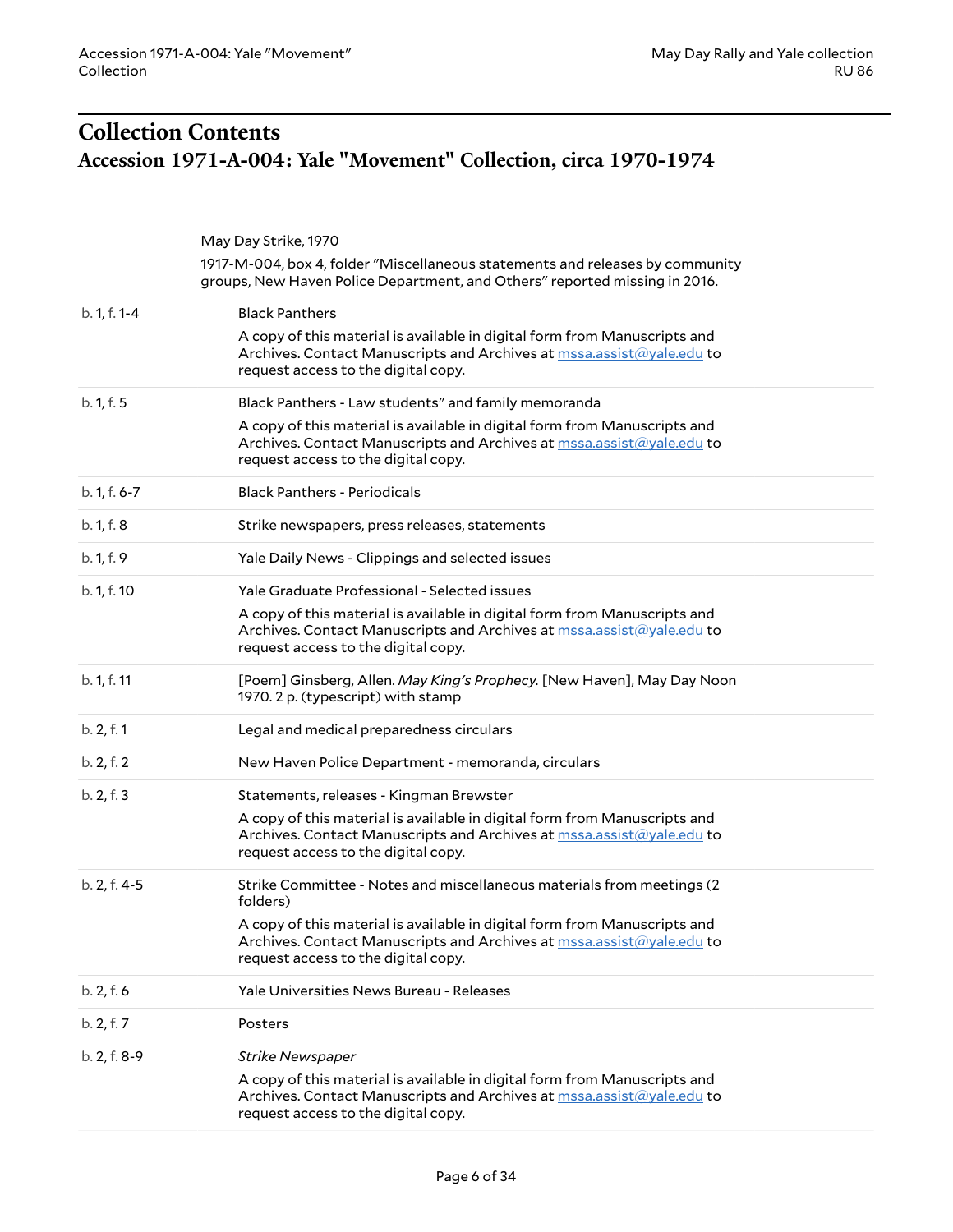#### May Day Strike, 1970 (continued)

| b. 2, f. 10  | Miscellaneous clippings                                                                                                                                                                                                               |      |
|--------------|---------------------------------------------------------------------------------------------------------------------------------------------------------------------------------------------------------------------------------------|------|
|              | A copy of this material is available in digital form from Manuscripts and<br>Archives. Contact Manuscripts and Archives at mssa.assist@yale.edu to<br>request access to the digital copy.                                             |      |
| b. 2, f. 11  | Miscellaneous newspapers                                                                                                                                                                                                              |      |
| b. 2, f. 12  | [Essay] Samuels, Ed. Dear Mom and Dad. An account of Mayday at Yale. New<br>Haven, [1970]. 114 p. (Typescript, electrostatic copy)                                                                                                    |      |
| b.3, f.1     | News releases, leaflets, et cetera                                                                                                                                                                                                    | 1970 |
| b. 3, f. 2   | Statements, releases, et cetera - faculty and administration                                                                                                                                                                          | 1970 |
| b. 3, f. 3-5 | Statements, releases, et cetera - students and others                                                                                                                                                                                 | 1970 |
| b. 4, f. 1   | Miscellaneous statements and releases by community groups, New Haven<br>Police Dept. and others                                                                                                                                       |      |
|              | 1971-M-004, box 4, folder "Miscellaneous statements and releases by<br>community groups, New Haven Police Department, and Others" reported<br>missing in 2016.                                                                        |      |
| b. 4, f. 2   | National Student Strike - Releases, issues of the newspaper nos. 8, 9, May 12, 1970<br>14                                                                                                                                             |      |
| b. 4, f. 3   | Student strikes at other colleges and universities - leaflets, bulletins, etc.                                                                                                                                                        |      |
|              | Other controversy at Yale - arranged topically:                                                                                                                                                                                       |      |
| b. 4, f. 4   | Gay Liberation                                                                                                                                                                                                                        |      |
| b. 4, f. 5   | Labor Unions                                                                                                                                                                                                                          |      |
| b. 4, f. 6   | Reserve Officer Training Corps (ROTC)                                                                                                                                                                                                 | 1969 |
| b. 4, f. 7   | Right wing politics                                                                                                                                                                                                                   |      |
| b. 4, f. 8   | Shockley and report on Free speech, 1974                                                                                                                                                                                              |      |
| b. 4, f. 9   | Sex and birth control                                                                                                                                                                                                                 |      |
| b. 4, f. 10  | Women and co-education                                                                                                                                                                                                                |      |
| b. 4, f. 11  | Yale Institute for Social Sciences - Proposal: student comment and<br>other discussion, 1970                                                                                                                                          |      |
| b. 4, f. 12  | Yale-New Haven relations                                                                                                                                                                                                              |      |
|              | A copy of this material is available in digital form from<br>Manuscripts and Archives. Contact Manuscripts and Archives at<br>$\overline{\text{mssa.} \text{assist}(\text{a} \text{yale.edu}}$ to request access to the digital copy. |      |
| b. 4, f. 13  | Yale Third World Liberation (organization)                                                                                                                                                                                            |      |
| b. 4, f. 14  | Lynd, Staughton - Letters of Yale Class of 1926                                                                                                                                                                                       |      |
|              | Publications distributed at Yale on political issues, ca. 1970, arranged topically:                                                                                                                                                   |      |
| b.5, f.1     | <b>Black Panthers</b>                                                                                                                                                                                                                 |      |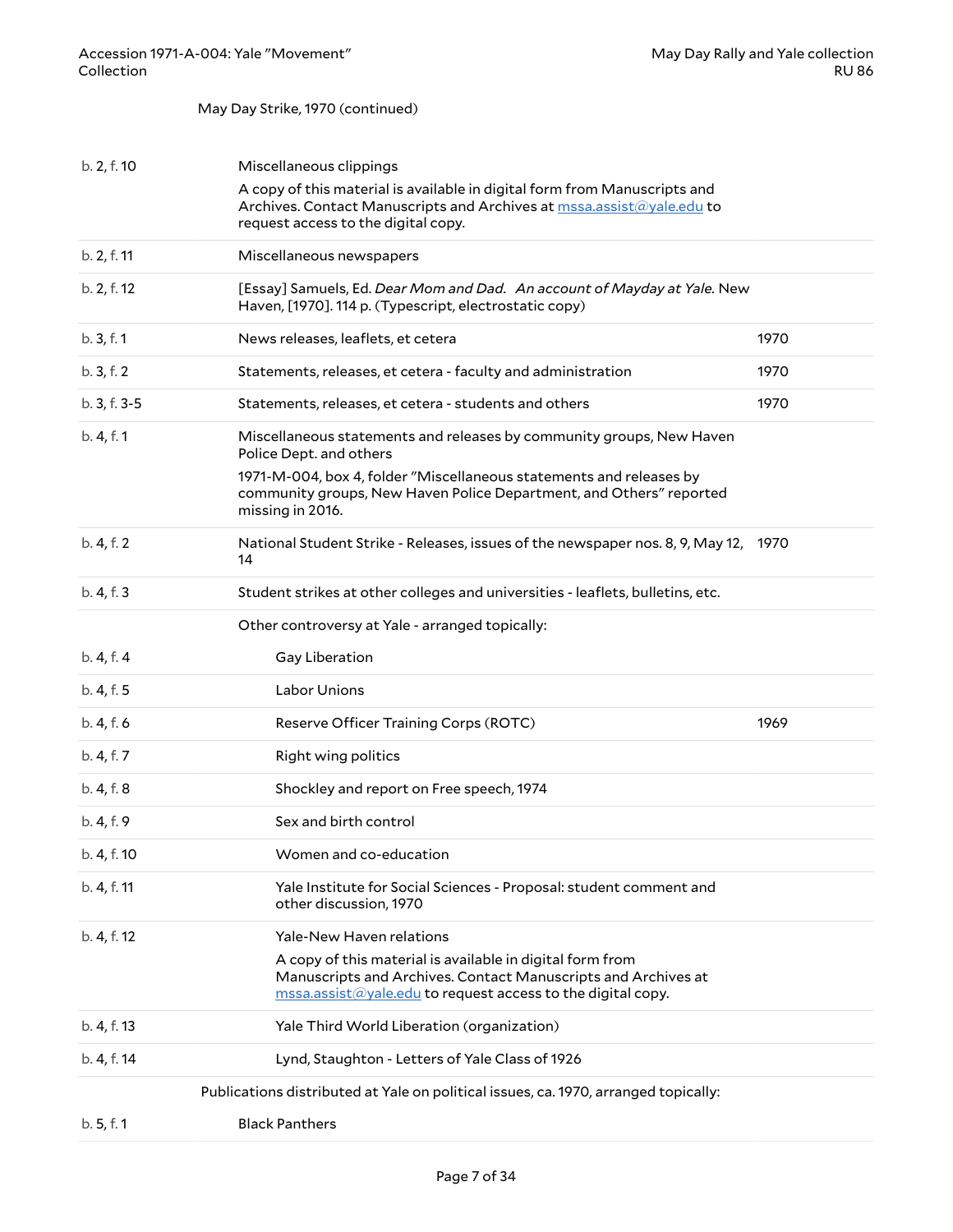#### Publications distributed at Yale on political issues, ca. 1970, [...] (continued)

| b. 6, f. 1   | Posters and broadsides                                  | 1970, undated |
|--------------|---------------------------------------------------------|---------------|
| b. 5, f. 10  | Miscellaneous protest publications, 1970                |               |
| b. 5, f. 8-9 | Vietnam                                                 |               |
| b.5, f.7     | <b>Students for a Democratic Society</b>                |               |
| b.5, f.6     | Politics - General                                      |               |
| b.5, f.5     | Political and economic groups - various protest actions |               |
| b.5, f.4     | Peace movement                                          |               |
| b.5, f.3     | Ecology                                                 |               |
| b.5, f.2     | Draft resistance                                        |               |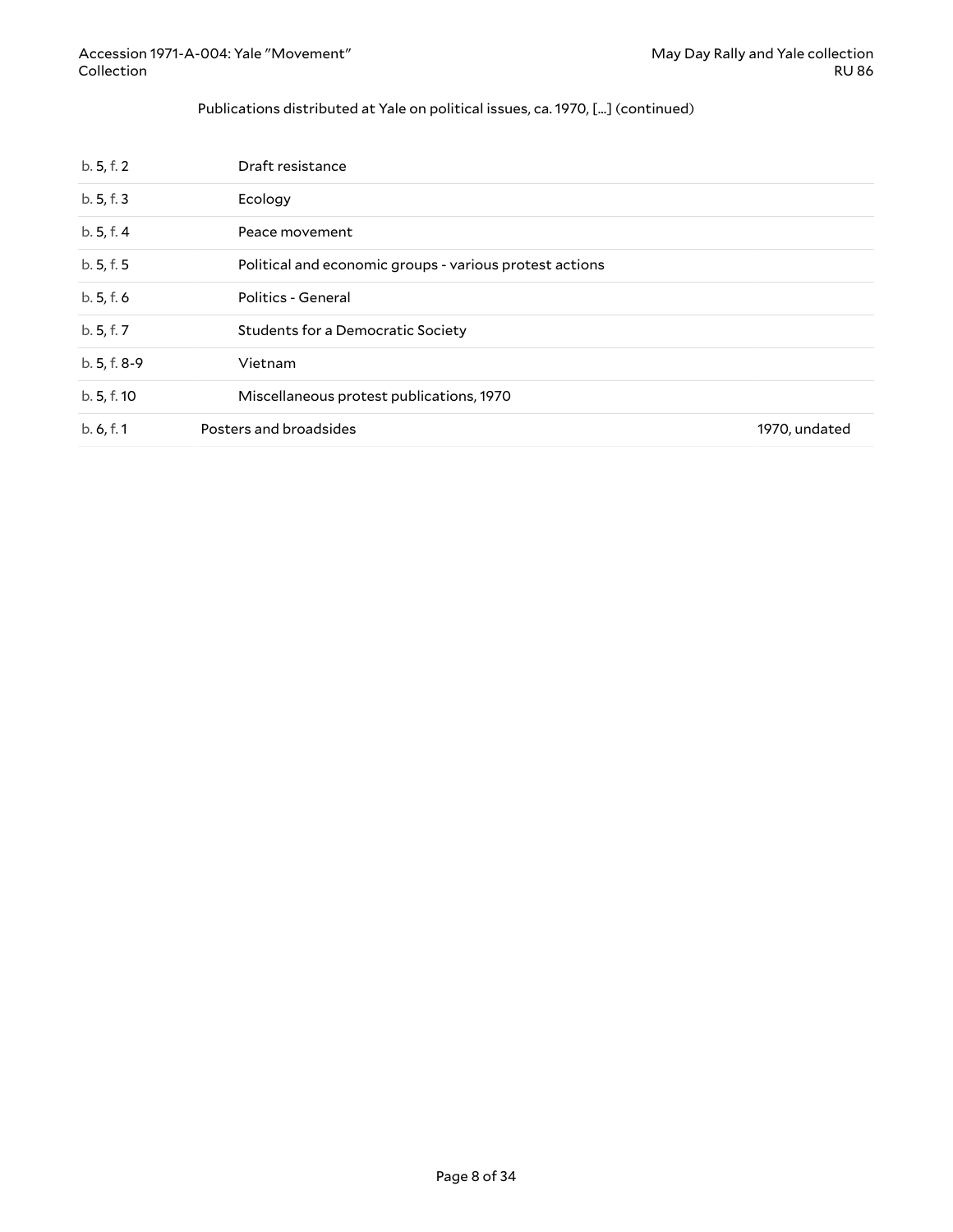#### <span id="page-8-0"></span>**Accession 1981-A-064: Press release, correspondence, and paper on Black Power, 1970**

b. 1 Press release, correspondence, and paper on Black Power 1970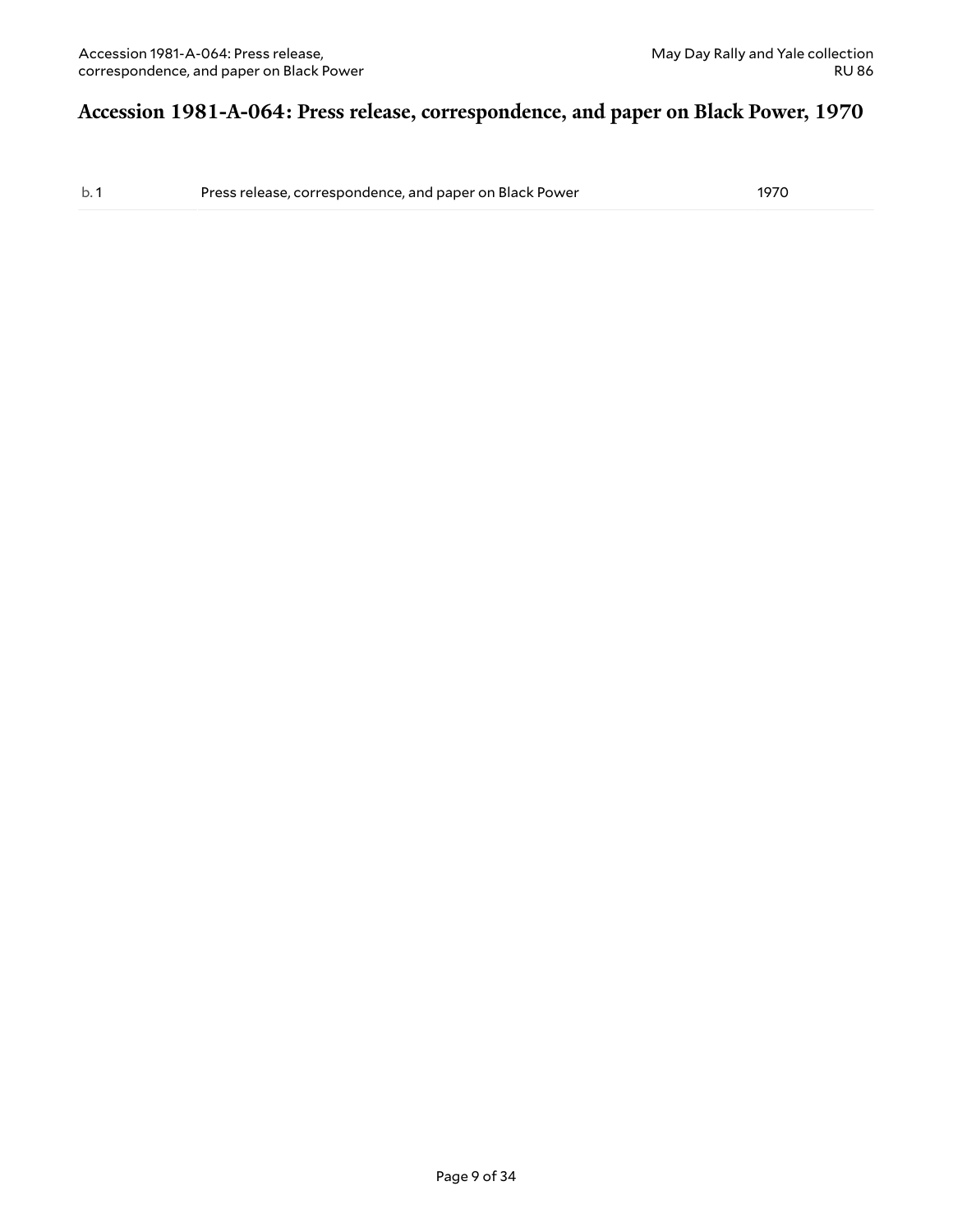#### <span id="page-9-0"></span>**Accession 1983-A-108: Interviews of people involved in the 1970 May Day Strike**

Contains interviews done by P. Brook Manville, Neal Solomon, David Winn, Joel Krieger, and John Taft, students in a spring 1971 Yale research seminar taught by classics professor Donald Kagan. Taft continued research on the project and published *Mayday at Yale* in 1976.

Original audiovisual materials, as well as preservation and duplicating masters, may not be played. Researchers must consult use copies, or if none exist must pay for a use copy, which is retained by the repository. Researchers wishing to obtain an additional copy for their personal use should consult Copying Services information on the Manuscripts and Archives web site.

| b.2        | Black and Spanish press conference<br>1 Audiocassette 0:40:53 Duration (HH:MM:SS.mmm)                                                                                                                                                                                            |
|------------|----------------------------------------------------------------------------------------------------------------------------------------------------------------------------------------------------------------------------------------------------------------------------------|
|            | A copy of this material is available in digital form from Manuscripts and Archives and online.                                                                                                                                                                                   |
| b.4        | Boell, Edgar<br>1 Audiocassette 0:13:47 Duration (HH:MM:SS.mmm)<br>[Aviary] ru_0086_1983-A-108_b004                                                                                                                                                                              |
|            | A copy of this material is available in digital form from Manuscripts and Archives and online.                                                                                                                                                                                   |
|            | Transcript                                                                                                                                                                                                                                                                       |
|            | A copy of this material is available in digital form from Manuscripts and Archives. Contact<br>Manuscripts and Archives at mssa.assist@yale.edu to request access to the digital copy.                                                                                           |
| b.5        | Brewster, Kingman, interviewed by David Winn<br>1 Audiocassette 1:03:04 Duration (HH:MM:SS.mmm)<br>[Aviary] ru 0086 1983-A-108 b005                                                                                                                                              |
|            | As a preservation measure, original materials, as well as preservation and duplicating masters, may<br>not be used. Digital access copies must be provided for use. Contact Manuscripts and Archives at<br>mssa.assist@yale.edu to request access.                               |
|            | A copy of this material is available in digital form from Manuscripts and Archives.                                                                                                                                                                                              |
| b. 1, f. 1 | Transcript                                                                                                                                                                                                                                                                       |
|            | A copy of this material is available in digital form from Manuscripts and Archives. Contact<br>Manuscripts and Archives at $\text{mssa}$ , assist $\textcircled{a}$ yale.edu to request access to the digital copy.                                                              |
| b.6        | Cannon, Beekman<br>1 Audiocassette 0:54:49 Duration (HH:MM:SS.mmm)<br>[Aviary] ru 0086 1983-A-108 b006                                                                                                                                                                           |
|            | As a preservation measure, original materials, as well as preservation and duplicating masters, may<br>not be used. Digital access copies must be provided for use. Contact Manuscripts and Archives at<br>$\overline{\text{mssa}.\text{assist}(a)}$ yale.edu to request access. |
|            | A copy of this material is available in digital form from Manuscripts and Archives.                                                                                                                                                                                              |
| b.7        | Chauncey, Henry, interviewed by Mr. Solomon<br>1 Audiocassette 0:43:02 Duration (HH:MM:SS.mmm)<br>[Aviary] ru 0086 1983-A-108 b007                                                                                                                                               |
|            | As a preservation measure, original materials, as well as preservation and duplicating masters, may<br>not be used. Digital access copies must be provided for use. Contact Manuscripts and Archives at<br>mssa.assist@yale.edu to request access.                               |
|            |                                                                                                                                                                                                                                                                                  |

A copy of this material is available in digital form from Manuscripts and Archives.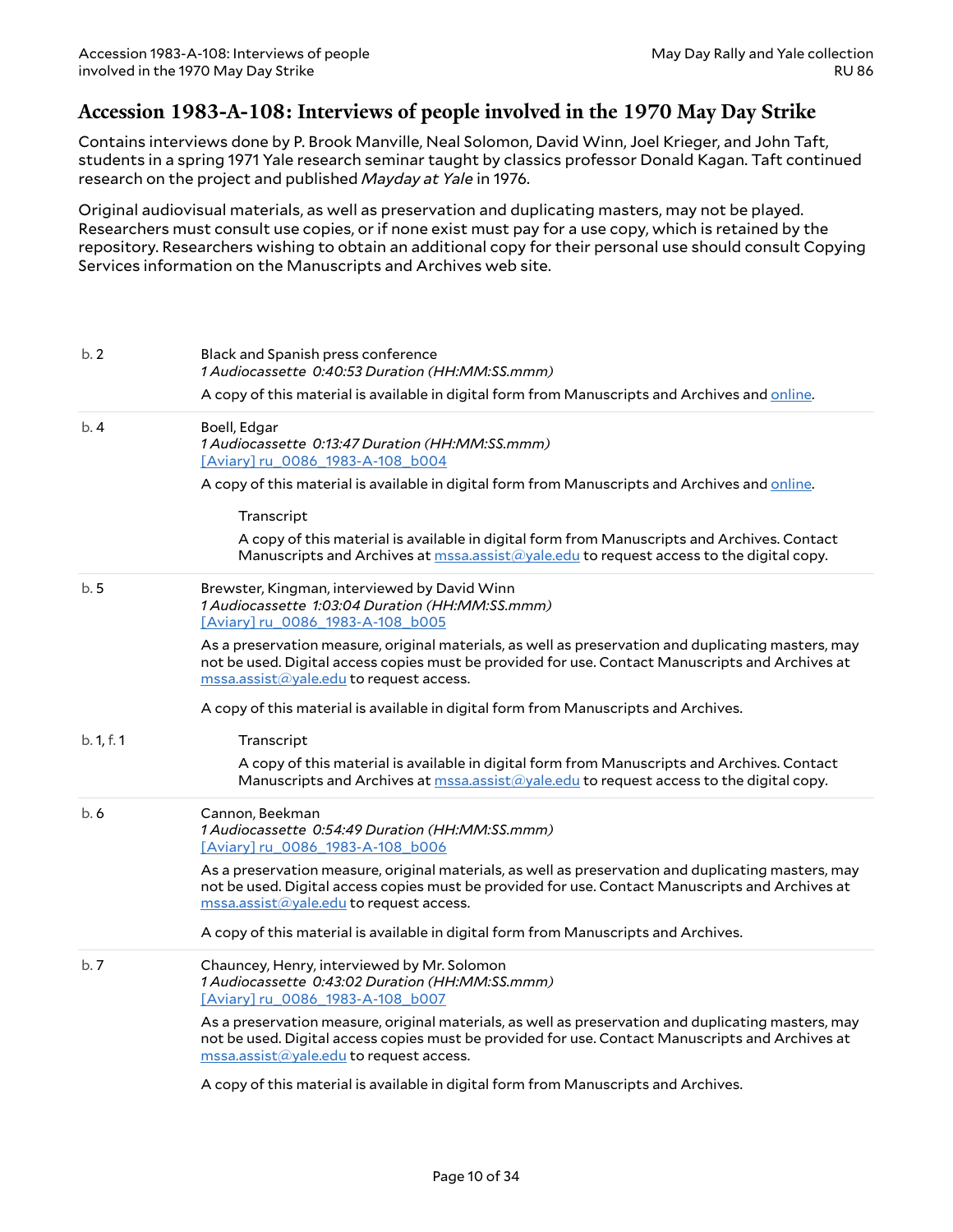#### Chauncey, Henry, interviewed by Mr. Solomon (continued)

| b. 1, f. 2 | Transcript                                                                                                                                                                                                                                                                       |
|------------|----------------------------------------------------------------------------------------------------------------------------------------------------------------------------------------------------------------------------------------------------------------------------------|
|            | A copy of this material is available in digital form from Manuscripts and Archives. Contact<br>Manuscripts and Archives at mssa.assist@yale.edu to request access to the digital copy.                                                                                           |
| b.8        | Coffin, Rev. William Sloane, interviewed by Brook Manville<br>1 Audiocassette 0:57:32 Duration (HH:MM:SS.mmm)<br>[Aviary] ru 0086 1983-A-108 b008                                                                                                                                |
|            | As a preservation measure, original materials, as well as preservation and duplicating masters, may<br>not be used. Digital access copies must be provided for use. Contact Manuscripts and Archives at<br>$\overline{\text{mssa}.\text{assist}(a)}$ yale.edu to request access. |
|            | A copy of this material is available in digital form from Manuscripts and Archives.                                                                                                                                                                                              |
| b. 1, f. 3 | Transcript                                                                                                                                                                                                                                                                       |
|            | A copy of this material is available in digital form from Manuscripts and Archives. Contact<br>Manuscripts and Archives at mssa.assist@yale.edu to request access to the digital copy.                                                                                           |
|            | Cottrol, Robert, interviewed by Brook Manville, 2 audiocassettes<br>1 Audiocassette 0:36:14 Duration (HH:MM:SS.mmm)<br>[Aviary] ru 0086 1983-A-108 b010                                                                                                                          |
|            | As a preservation measure, original materials, as well as preservation and duplicating masters, may<br>not be used. Digital access copies must be provided for use. Contact Manuscripts and Archives at<br>$\overline{\text{mssa}.\text{assist}(a)}$ yale.edu to request access. |
|            | A copy of this material is available in digital form from Manuscripts and Archives.                                                                                                                                                                                              |
| b.9        | Interview part 1 of 2                                                                                                                                                                                                                                                            |
| b.10       | Interview part 2 of 2                                                                                                                                                                                                                                                            |
| b. 1, f. 4 | Transcript                                                                                                                                                                                                                                                                       |
|            | A copy of this material is available in digital form from Manuscripts and Archives. Contact<br>Manuscripts and Archives at mssa.assist@yale.edu to request access to the digital copy.                                                                                           |
| b.11       | Dawson, Ralph<br>1 Audiocassette 1:01:43 Duration (HH:MM:SS.mmm)<br>[Aviary] ru 0086 1983-A-108 b011                                                                                                                                                                             |
|            | As a preservation measure, original materials, as well as preservation and duplicating masters, may<br>not be used. Digital access copies must be provided for use. Contact Manuscripts and Archives at                                                                          |
|            | mssa.assist@yale.edu to request access.                                                                                                                                                                                                                                          |
|            | A copy of this material is available in digital form from Manuscripts and Archives.                                                                                                                                                                                              |
| $b.12-13$  | Eisenstein, Hester, interviewed by Joel Krieger and Warren Goldstein, 2 audiocassettes<br>1 Audiocassette 1:41:18 Duration (HH:MM:SS.mmm)<br>[Aviary] ru 0086 1983-A-108 b012                                                                                                    |
|            | As a preservation measure, original materials, as well as preservation and duplicating masters, may<br>not be used. Digital access copies must be provided for use. Contact Manuscripts and Archives at<br>mssa.assist@yale.edu to request access.                               |
|            | A copy of this material is available in digital form from Manuscripts and Archives.                                                                                                                                                                                              |
| b. 1, f. 5 | Transcript                                                                                                                                                                                                                                                                       |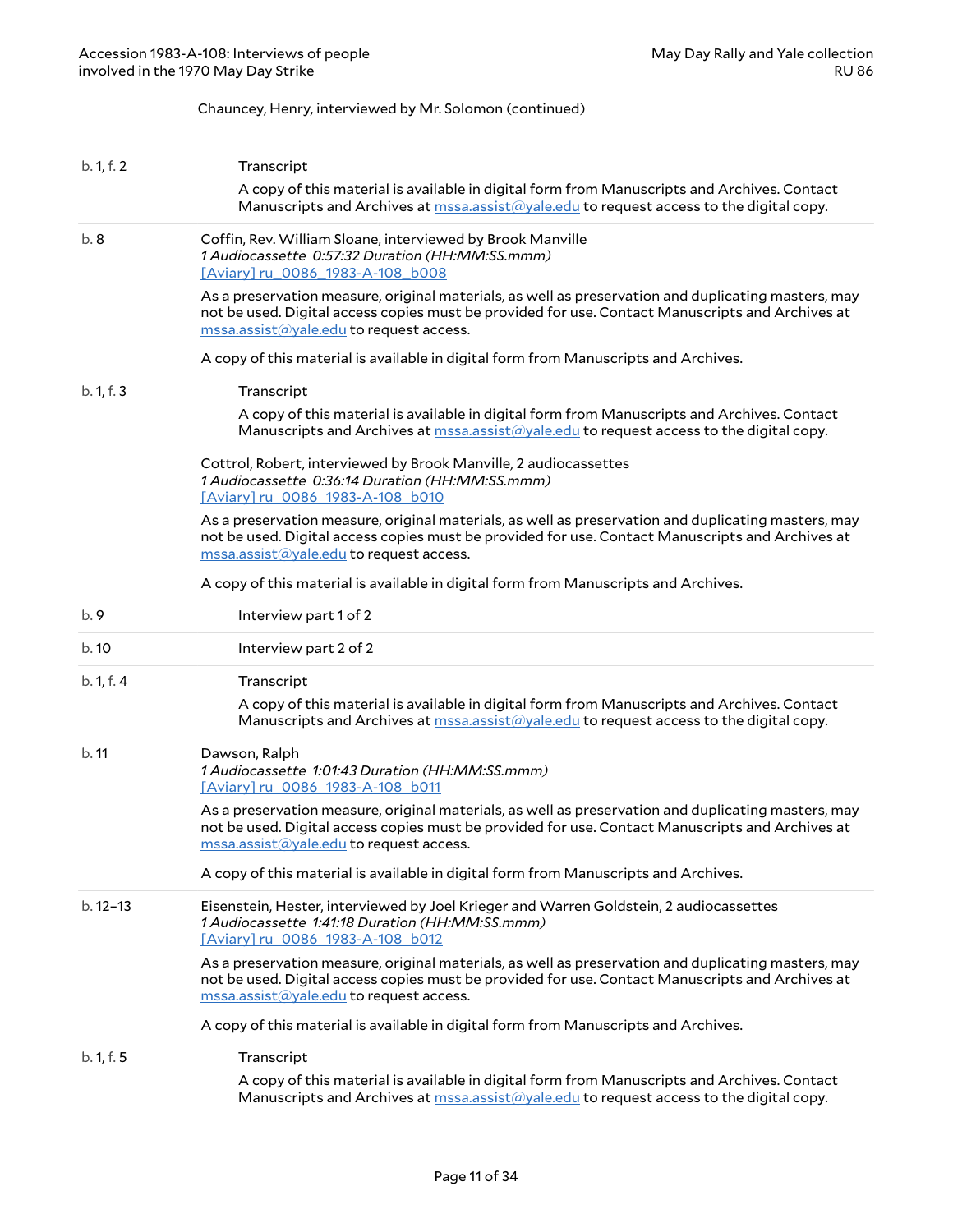| b.14  | Fanton, Jonathan<br>1 Audiocassette 1:01:57 Duration (HH:MM:SS.mmm)<br>[Aviary] ru 0086 1983-A-108 b014<br>As a preservation measure, original materials, as well as preservation and duplicating masters, may<br>not be used. Digital access copies must be provided for use. Contact Manuscripts and Archives at<br>mssa.assist@yale.edu to request access.<br>A copy of this material is available in digital form from Manuscripts and Archives. |
|-------|------------------------------------------------------------------------------------------------------------------------------------------------------------------------------------------------------------------------------------------------------------------------------------------------------------------------------------------------------------------------------------------------------------------------------------------------------|
|       |                                                                                                                                                                                                                                                                                                                                                                                                                                                      |
| b. 15 | Farley, Bill<br>1 Audiocassette 1:01:03 Duration (HH:MM:SS.mmm)<br>[Aviary] ru 0086 1983-A-108 b015                                                                                                                                                                                                                                                                                                                                                  |
|       | As a preservation measure, original materials, as well as preservation and duplicating masters, may<br>not be used. Digital access copies must be provided for use. Contact Manuscripts and Archives at<br>mssa.assist@yale.edu to request access.                                                                                                                                                                                                   |
|       | A copy of this material is available in digital form from Manuscripts and Archives.                                                                                                                                                                                                                                                                                                                                                                  |
| b.16  | Fitt, Alfred<br>1 Audiocassette 1:05:08 Duration (HH:MM:SS.mmm)<br>[Aviary] ru 0086 1983-A-108 b016                                                                                                                                                                                                                                                                                                                                                  |
|       | As a preservation measure, original materials, as well as preservation and duplicating masters, may<br>not be used. Digital access copies must be provided for use. Contact Manuscripts and Archives at<br>$\overline{\text{mssa}.\text{assist}(a\text{yale.edu}}$ to request access.                                                                                                                                                                |
|       | A copy of this material is available in digital form from Manuscripts and Archives.                                                                                                                                                                                                                                                                                                                                                                  |
| b.17  | Griffin, Martin<br>1 Audiocassette 0:18:25 Duration (HH:MM:SS.mmm)<br>[Aviary] ru 0086 1983-A-108 b017                                                                                                                                                                                                                                                                                                                                               |
|       | As a preservation measure, original materials, as well as preservation and duplicating masters, may<br>not be used. Digital access copies must be provided for use. Contact Manuscripts and Archives at<br>mssa.assist@yale.edu to request access.                                                                                                                                                                                                   |
|       | A copy of this material is available in digital form from Manuscripts and Archives.                                                                                                                                                                                                                                                                                                                                                                  |
| b. 18 | Harvey, G. and Robert Brewster<br>1 Audiocassette 0:30:16 Duration (HH:MM:SS.mmm)<br>[Aviary] ru 0086 1983-A-108 b018                                                                                                                                                                                                                                                                                                                                |
|       | As a preservation measure, original materials, as well as preservation and duplicating masters, may<br>not be used. Digital access copies must be provided for use. Contact Manuscripts and Archives at<br>$\overline{\text{mssa}.\text{assist}(\text{a}yale.edu}$ to request access.                                                                                                                                                                |
|       | A copy of this material is available in digital form from Manuscripts and Archives.                                                                                                                                                                                                                                                                                                                                                                  |
| b. 19 | Horowitz, William, interviewed by David Winn<br>1 Audiocassette 0:25:34 Duration (HH:MM:SS.mmm)<br>[Aviary] ru 0086 1983-A-108 b019                                                                                                                                                                                                                                                                                                                  |
|       | As a preservation measure, original materials, as well as preservation and duplicating masters, may<br>not be used. Digital access copies must be provided for use. Contact Manuscripts and Archives at<br>$\overline{\text{mssa}.\text{assist}(\text{a}yale.edu}$ to request access.                                                                                                                                                                |
|       | A copy of this material is available in digital form from Manuscripts and Archives.                                                                                                                                                                                                                                                                                                                                                                  |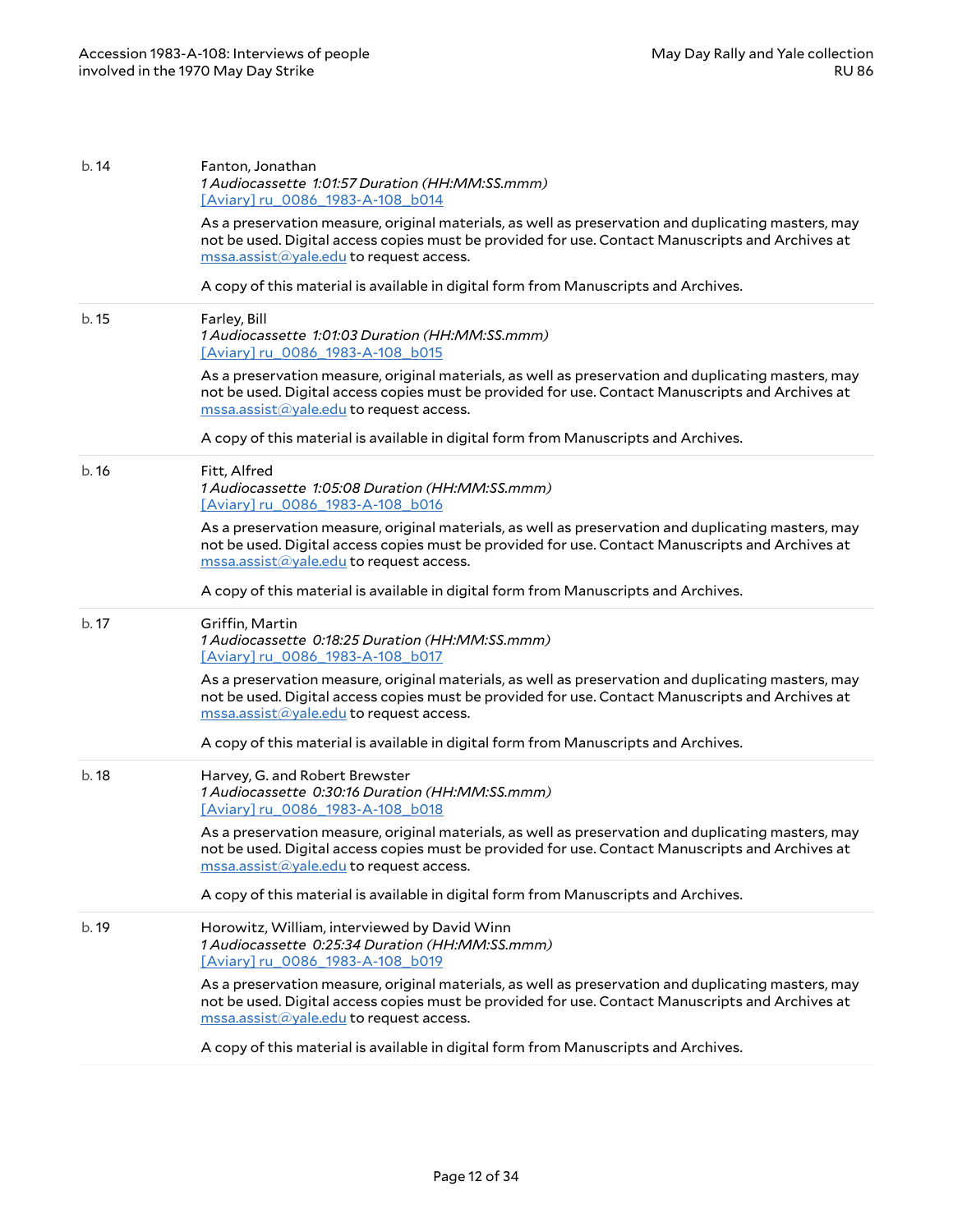| b. 20      | Cohen, Joshua, interviewed by Gary Johnson<br>1 Audiocassette 1:05:16 Duration (HH:MM:SS.mmm)<br>[Aviary] ru 0086 1983-A-108 b020<br>As a preservation measure, original materials, as well as preservation and duplicating masters, may<br>not be used. Digital access copies must be provided for use. Contact Manuscripts and Archives at<br>mssa.assist@yale.edu to request access.<br>A copy of this material is available in digital form from Manuscripts and Archives.   |
|------------|----------------------------------------------------------------------------------------------------------------------------------------------------------------------------------------------------------------------------------------------------------------------------------------------------------------------------------------------------------------------------------------------------------------------------------------------------------------------------------|
| b.21       | Kagan, Donald, interviewed by Brook Manville<br>1 Audiocassette 1:13:34 Duration (HH:MM:SS.mmm)<br>[Aviary] ru 0086 1983-A-108 b021<br>As a preservation measure, original materials, as well as preservation and duplicating masters, may<br>not be used. Digital access copies must be provided for use. Contact Manuscripts and Archives at<br>mssa.assist@yale.edu to request access.<br>A copy of this material is available in digital form from Manuscripts and Archives. |
| b. 1, f. 6 | Transcript<br>A copy of this material is available in digital form from Manuscripts and Archives. Contact<br>Manuscripts and Archives at <b>mssa.assist@yale.edu</b> to request access to the digital copy.                                                                                                                                                                                                                                                                      |
| b.22       | Kegan, Michael<br>1 Audiocassette 0:44:40 Duration (HH:MM:SS.mmm)<br>[Aviary] ru_0086_1983-A-108_b022<br>As a preservation measure, original materials, as well as preservation and duplicating masters, may<br>not be used. Digital access copies must be provided for use. Contact Manuscripts and Archives at<br>mssa.assist@yale.edu to request access.<br>A copy of this material is available in digital form from Manuscripts and Archives.                               |
| b.23       | Keniston, K.<br>1 Audiocassette 0:57:51 Duration (HH:MM:SS.mmm)<br>[Aviary] ru_0086_1983-A-108_b023<br>As a preservation measure, original materials, as well as preservation and duplicating masters, may<br>not be used. Digital access copies must be provided for use. Contact Manuscripts and Archives at<br>mssa.assist@yale.edu to request access.<br>A copy of this material is available in digital form from Manuscripts and Archives.                                 |
| b. 24      | Kernan, Alvin, interviewed by David Winn<br>1 Audiocassette 0:45:42 Duration (HH:MM:SS.mmm)<br>As a preservation measure, original materials, as well as preservation and duplicating masters, may<br>not be used. Digital access copies must be provided for use. Contact Manuscripts and Archives at<br>$\overline{\text{mssa}.\text{assist}(a)}$ yale.edu to request access.<br>A copy of this material is available in digital form from Manuscripts and Archives.           |
| b. 1, f. 7 | Transcript<br>A copy of this material is available in digital form from Manuscripts and Archives. Contact<br>Manuscripts and Archives at mssa.assist@yale.edu to request access to the digital copy.                                                                                                                                                                                                                                                                             |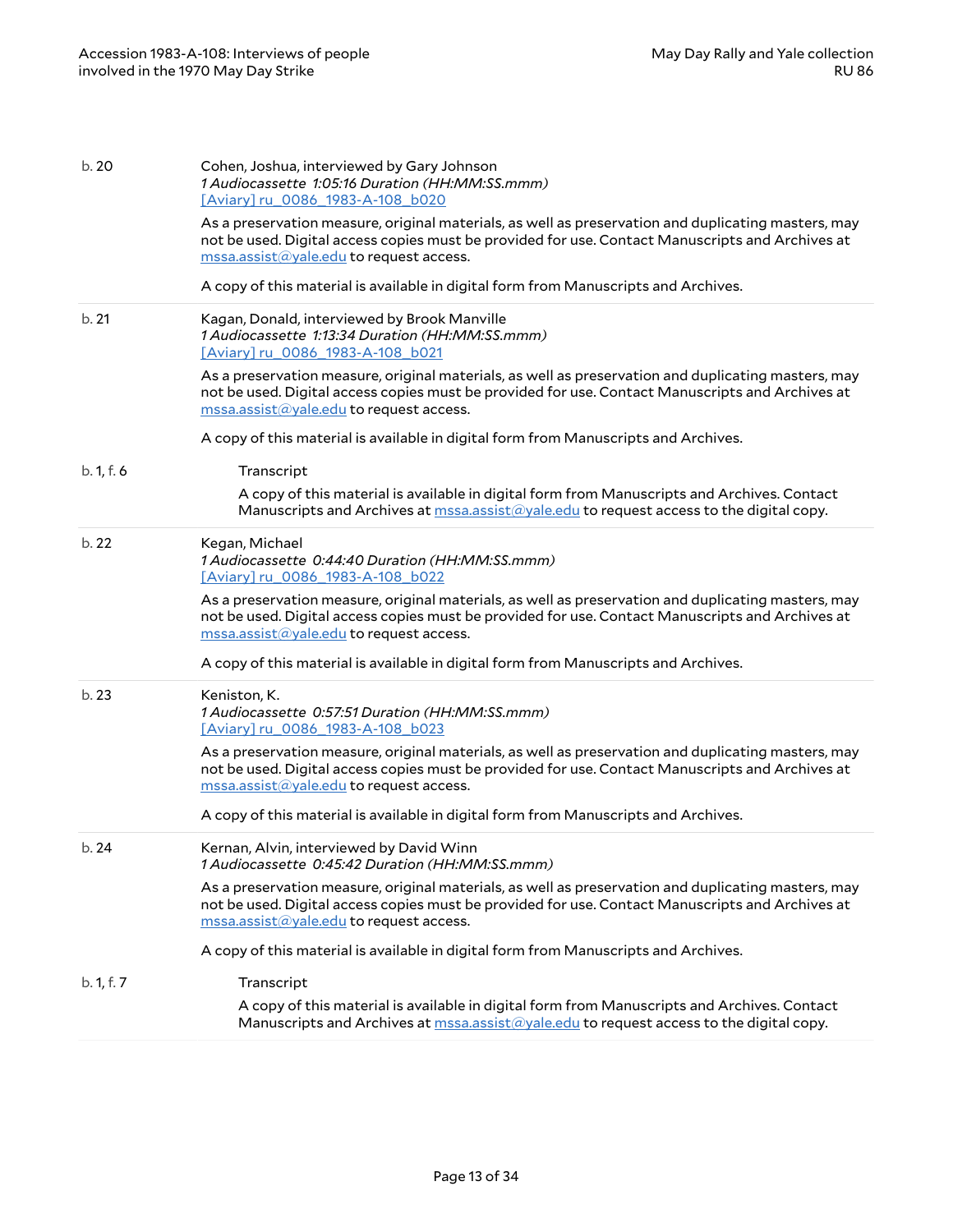| b.25        | Lee, Richard, interviewed by John Taft<br>1 Audiocassette 1:23:11 Duration (HH:MM:SS.mmm)<br>[Aviary] ru 0086 1983-A-108 b025                                                                                                                                                         |
|-------------|---------------------------------------------------------------------------------------------------------------------------------------------------------------------------------------------------------------------------------------------------------------------------------------|
|             | As a preservation measure, original materials, as well as preservation and duplicating masters, may<br>not be used. Digital access copies must be provided for use. Contact Manuscripts and Archives at<br>$\overline{\text{mssa}.\text{assist}(a)}$ yale.edu to request access.      |
|             | A copy of this material is available in digital form from Manuscripts and Archives.                                                                                                                                                                                                   |
| b.26        | Macchioni, Al, and Paul Rahe, interviewed by Brook Manville<br>1 Audiocassette 1:04:19 Duration (HH:MM:SS.mmm)<br>[Aviary] ru 0086 1983-A-108 b026                                                                                                                                    |
|             | As a preservation measure, original materials, as well as preservation and duplicating masters, may<br>not be used. Digital access copies must be provided for use. Contact Manuscripts and Archives at<br>$\overline{\text{mssa}.\text{assist}(a\text{yale.edu}}$ to request access. |
|             | A copy of this material is available in digital form from Manuscripts and Archives.                                                                                                                                                                                                   |
| b. 1, f. 8  | Transcript                                                                                                                                                                                                                                                                            |
|             | A copy of this material is available in digital form from Manuscripts and Archives. Contact<br>Manuscripts and Archives at <b>mssa.assist@yale.edu</b> to request access to the digital copy.                                                                                         |
| $b.27 - 28$ | Mills, Kenneth, interviewed by John Taft, 2 audiocassettes<br>1 Audiocassette 1:37:13 Duration (HH:MM:SS.mmm)<br>[Aviary] ru_0086_1983-A-108_b027                                                                                                                                     |
|             | As a preservation measure, original materials, as well as preservation and duplicating masters, may<br>not be used. Digital access copies must be provided for use. Contact Manuscripts and Archives at<br>mssa.assist@yale.edu to request access.                                    |
|             | A copy of this material is available in digital form from Manuscripts and Archives.                                                                                                                                                                                                   |
| b. 1, f. 9  | Transcript                                                                                                                                                                                                                                                                            |
|             | A copy of this material is available in digital form from Manuscripts and Archives. Contact<br>Manuscripts and Archives at <b>mssa.assist@yale.edu</b> to request access to the digital copy.                                                                                         |
| $b.29 - 30$ | Morris, James, interviewed by Brook Manville<br>1 Audiocassette 1:21:24 Duration (HH:MM:SS.mmm)<br>[Aviary] ru 0086 1983-A-108 b029                                                                                                                                                   |
|             | As a preservation measure, original materials, as well as preservation and duplicating masters, may<br>not be used. Digital access copies must be provided for use. Contact Manuscripts and Archives at<br>$\overline{\text{mssa}.\text{assert}}$ a vale.edu to request access.       |
|             | A copy of this material is available in digital form from Manuscripts and Archives.                                                                                                                                                                                                   |
| b. 1, f. 10 | Transcript                                                                                                                                                                                                                                                                            |
|             | A copy of this material is available in digital form from Manuscripts and Archives. Contact<br>Manuscripts and Archives at $msa.assist(\partial yale.edu)$ to request access to the digital copy.                                                                                     |
| b.31        | Ogilvy, James A.<br>1 Audiocassette 1:15:50 Duration (HH:MM:SS.mmm)<br>[Aviary] ru 0086 1983-A-108 b031                                                                                                                                                                               |
|             | As a preservation measure, original materials, as well as preservation and duplicating masters, may<br>not be used. Digital access copies must be provided for use. Contact Manuscripts and Archives at<br>$\overline{\text{mssa}.\text{assist}(a)}$ yale.edu to request access.      |
|             | A copy of this material is available in digital form from Manuscripts and Archives.                                                                                                                                                                                                   |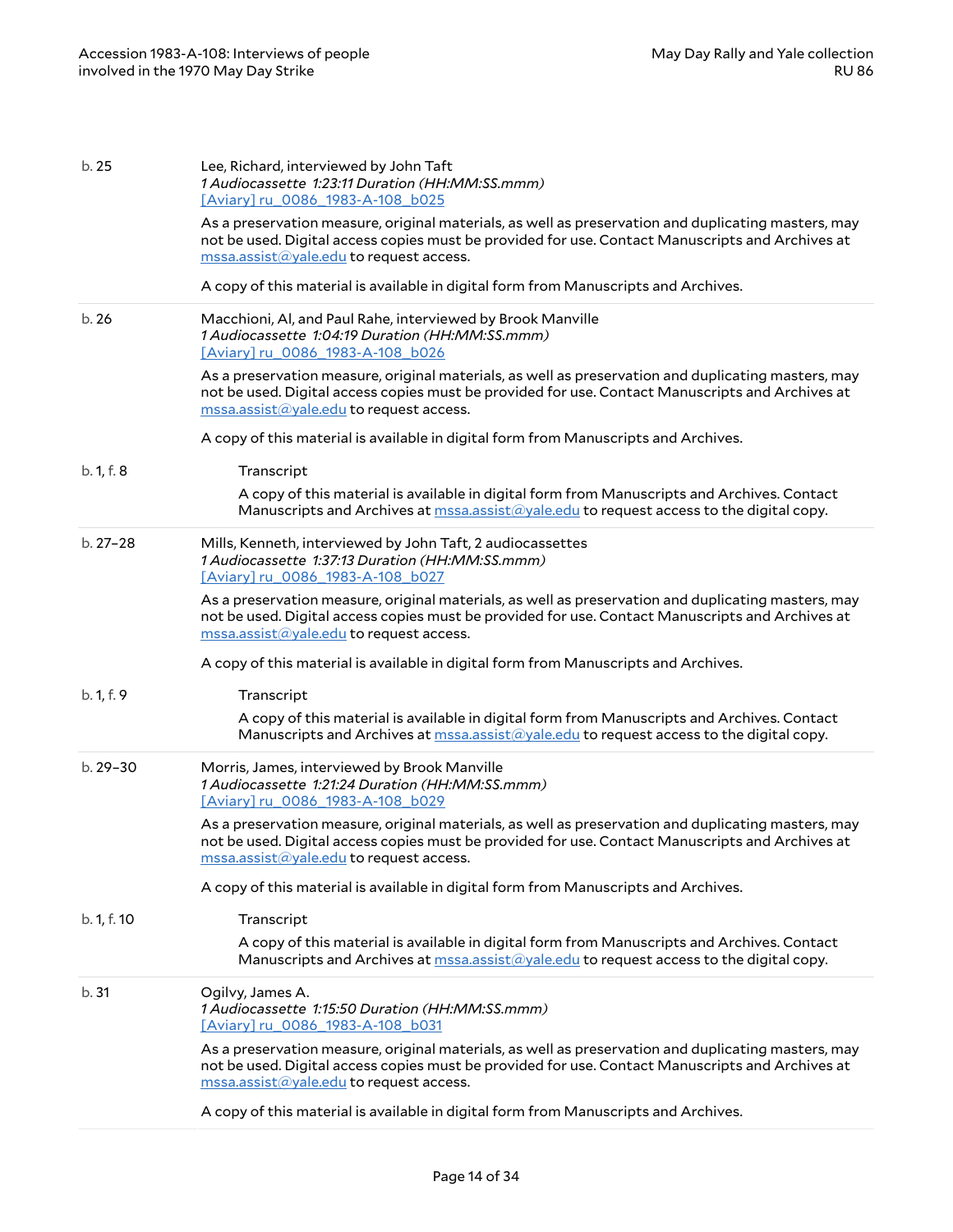| b.32             | Parry, Adam<br>1 Audiocassette 0:26:01 Duration (HH:MM:SS.mmm)<br>[Aviary] ru 0086 1983-A-108 b032<br>As a preservation measure, original materials, as well as preservation and duplicating masters, may<br>not be used. Digital access copies must be provided for use. Contact Manuscripts and Archives at<br>mssa.assist@yale.edu to request access.<br>A copy of this material is available in digital form from Manuscripts and Archives. |
|------------------|-------------------------------------------------------------------------------------------------------------------------------------------------------------------------------------------------------------------------------------------------------------------------------------------------------------------------------------------------------------------------------------------------------------------------------------------------|
| b.3              | Live Reporting of Rally and Press conference<br>1 Audiocassette 0:51:26 Duration (HH:MM:SS.mmm)<br>[Aviary] ru 0086 1983-A-108 b003<br>Side A recording quality is poor.                                                                                                                                                                                                                                                                        |
|                  | The beginning of Side B contains 13 minutes of live reporting for multiple unidentified reporters<br>describing the scene during the May Day rally on the Green. Beginning at 13:52, the remainder of Side<br>B records a press conference between Kingman Brewster Jr. and a number of unidentified reporters.                                                                                                                                 |
|                  | As a preservation measure, original materials, as well as preservation and duplicating masters, may<br>not be used. Digital access copies must be provided for use. Contact Manuscripts and Archives at<br>mssa.assist@yale.edu to request access.                                                                                                                                                                                              |
|                  | A copy of this material is available in digital form from Manuscripts and Archives.<br>Transcript                                                                                                                                                                                                                                                                                                                                               |
|                  |                                                                                                                                                                                                                                                                                                                                                                                                                                                 |
| b.33             | Pressman, Jeffry<br>1 Audiocassette 0:43:26 Duration (HH:MM:SS.mmm)<br>[Aviary] ru 0086 1983-A-108 b033                                                                                                                                                                                                                                                                                                                                         |
|                  | As a preservation measure, original materials, as well as preservation and duplicating masters, may<br>not be used. Digital access copies must be provided for use. Contact Manuscripts and Archives at<br>$\overline{\text{mssa}.\text{assist}(a)}$ yale.edu to request access.                                                                                                                                                                |
|                  | A copy of this material is available in digital form from Manuscripts and Archives.                                                                                                                                                                                                                                                                                                                                                             |
| b. 1, f. 11      | Rahe, Paul, interviewed by Brook Manville, transcript only                                                                                                                                                                                                                                                                                                                                                                                      |
|                  | A copy of this material is available in digital form from Manuscripts and Archives. Contact<br>Manuscripts and Archives at $msa.assist(\partial yale.edu)$ to request access to the digital copy.                                                                                                                                                                                                                                               |
| b. 37, 36, 34-35 | Robinson, Ken, 4 audiocassettes<br>1 Audiocassette 5:36:26 Duration (HH:MM:SS.mmm)<br><u>[Aviary] ru 0086 1983-A-108 b034</u>                                                                                                                                                                                                                                                                                                                   |
|                  | As a preservation measure, original materials, as well as preservation and duplicating masters, may<br>not be used. Digital access copies must be provided for use. Contact Manuscripts and Archives at<br>mssa.assist@yale.edu to request access.                                                                                                                                                                                              |
|                  | A copy of this material is available in digital form from Manuscripts and Archives.                                                                                                                                                                                                                                                                                                                                                             |
| b.38             | Rochon, Gilbert<br>1 Audiocassette 1:20:46 Duration (HH:MM:SS.mmm)<br>[Aviary] ru 0086 1983-A-108 b038                                                                                                                                                                                                                                                                                                                                          |
|                  | As a preservation measure, original materials, as well as preservation and duplicating masters, may<br>not be used. Digital access copies must be provided for use. Contact Manuscripts and Archives at<br>mssa.assist@yale.edu to request access.                                                                                                                                                                                              |
|                  | A copy of this material is available in digital form from Manuscripts and Archives.                                                                                                                                                                                                                                                                                                                                                             |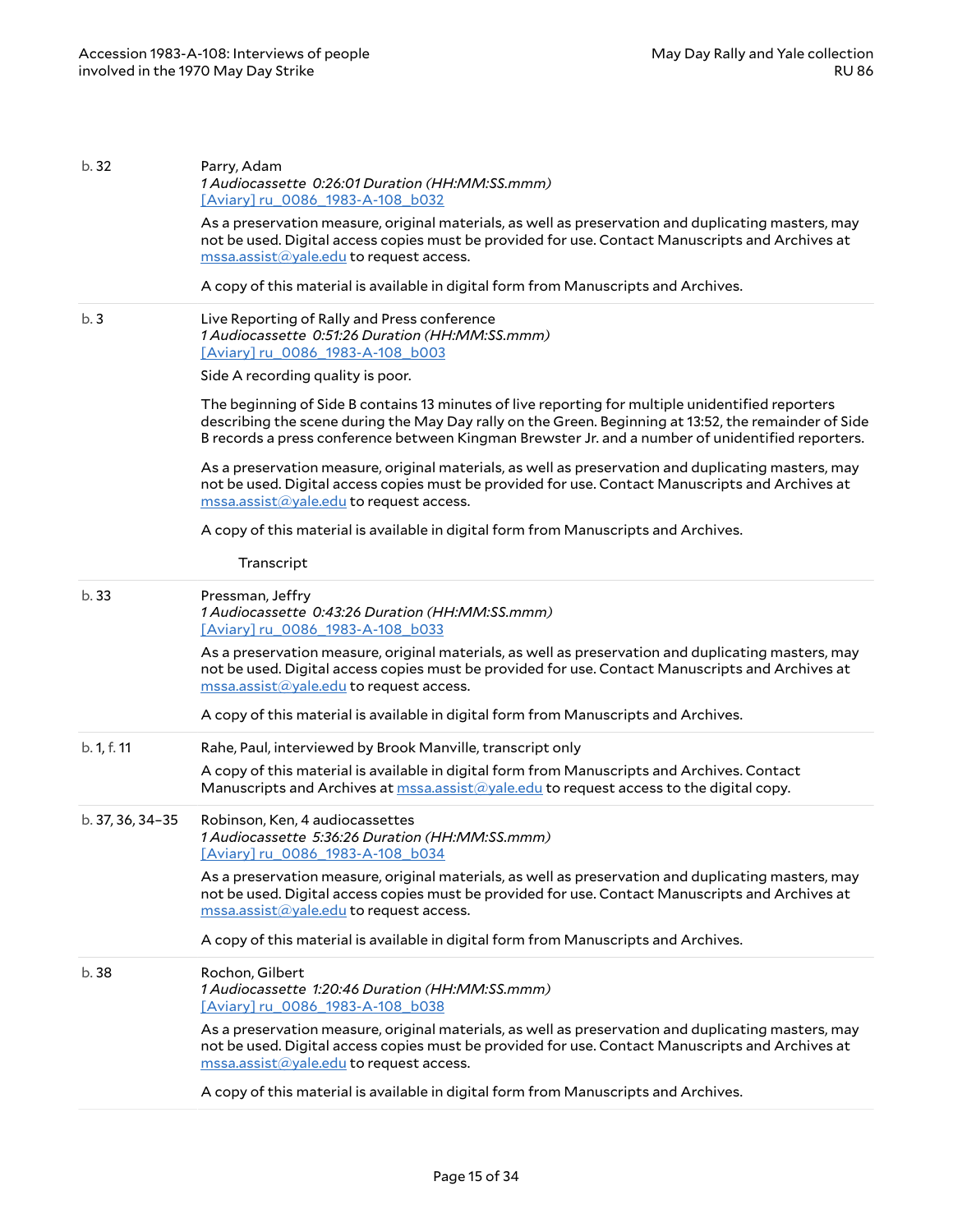| b. 39       | Rose, Peter, interviewed by Brook Manville<br>1 Audiocassette 1:31:28 Duration (HH:MM:SS.mmm)<br>[Aviary] ru 0086 1983-A-108 b039                                                                                                                                                 |
|-------------|-----------------------------------------------------------------------------------------------------------------------------------------------------------------------------------------------------------------------------------------------------------------------------------|
|             | As a preservation measure, original materials, as well as preservation and duplicating masters, may<br>not be used. Digital access copies must be provided for use. Contact Manuscripts and Archives at<br>mssa.assist@yale.edu to request access.                                |
|             | A copy of this material is available in digital form from Manuscripts and Archives.                                                                                                                                                                                               |
| b. 1, f. 12 | Transcript                                                                                                                                                                                                                                                                        |
|             | A copy of this material is available in digital form from Manuscripts and Archives. Contact<br>Manuscripts and Archives at $\overline{mssa.assist}(\partial yale.edu$ to request access to the digital copy.                                                                      |
| b. 40       | Schmoke, Kurt, interviewed by Brook Manville<br>1 Audiocassette 1:01:00 Duration (HH:MM:SS.mmm)<br>[Aviary] ru 0086 1983-A-108 b040                                                                                                                                               |
|             | As a preservation measure, original materials, as well as preservation and duplicating masters, may<br>not be used. Digital access copies must be provided for use. Contact Manuscripts and Archives at<br>mssa.assist@yale.edu to request access.                                |
|             | A copy of this material is available in digital form from Manuscripts and Archives.                                                                                                                                                                                               |
| b. 1, f. 13 | Transcript                                                                                                                                                                                                                                                                        |
|             | A copy of this material is available in digital form from Manuscripts and Archives. Contact<br>Manuscripts and Archives at <b>mssa.assist@yale.edu</b> to request access to the digital copy.                                                                                     |
| b. 41       | Sewall, Richard<br>1 Audiocassette 0:45:43 Duration (HH:MM:SS.mmm)<br>[Aviary] ru 0086 1983-A-108 b041                                                                                                                                                                            |
|             | As a preservation measure, original materials, as well as preservation and duplicating masters, may<br>not be used. Digital access copies must be provided for use. Contact Manuscripts and Archives at<br>mssa.assist@yale.edu to request access.                                |
|             | A copy of this material is available in digital form from Manuscripts and Archives.                                                                                                                                                                                               |
| b. 42       | Slie, Sam<br>1 Audiocassette 0:49:41 Duration (HH:MM:SS.mmm)<br>[Aviary] ru 0086 1983-A-108 b042                                                                                                                                                                                  |
|             | As a preservation measure, original materials, as well as preservation and duplicating masters, may<br>not be used. Digital access copies must be provided for use. Contact Manuscripts and Archives at<br>$\overline{\text{mssa.} \text{assist}(a)}$ yale.edu to request access. |
|             | A copy of this material is available in digital form from Manuscripts and Archives.                                                                                                                                                                                               |
| b.43        | Spinrad, Alex<br>1 Audiocassette 1:21:06 Duration (HH:MM:SS.mmm)<br>[Aviary] ru 0086 1983-A-108 b043                                                                                                                                                                              |
|             | As a preservation measure, original materials, as well as preservation and duplicating masters, may<br>not be used. Digital access copies must be provided for use. Contact Manuscripts and Archives at<br>mssa.assist@yale.edu to request access.                                |
|             | A copy of this material is available in digital form from Manuscripts and Archives.                                                                                                                                                                                               |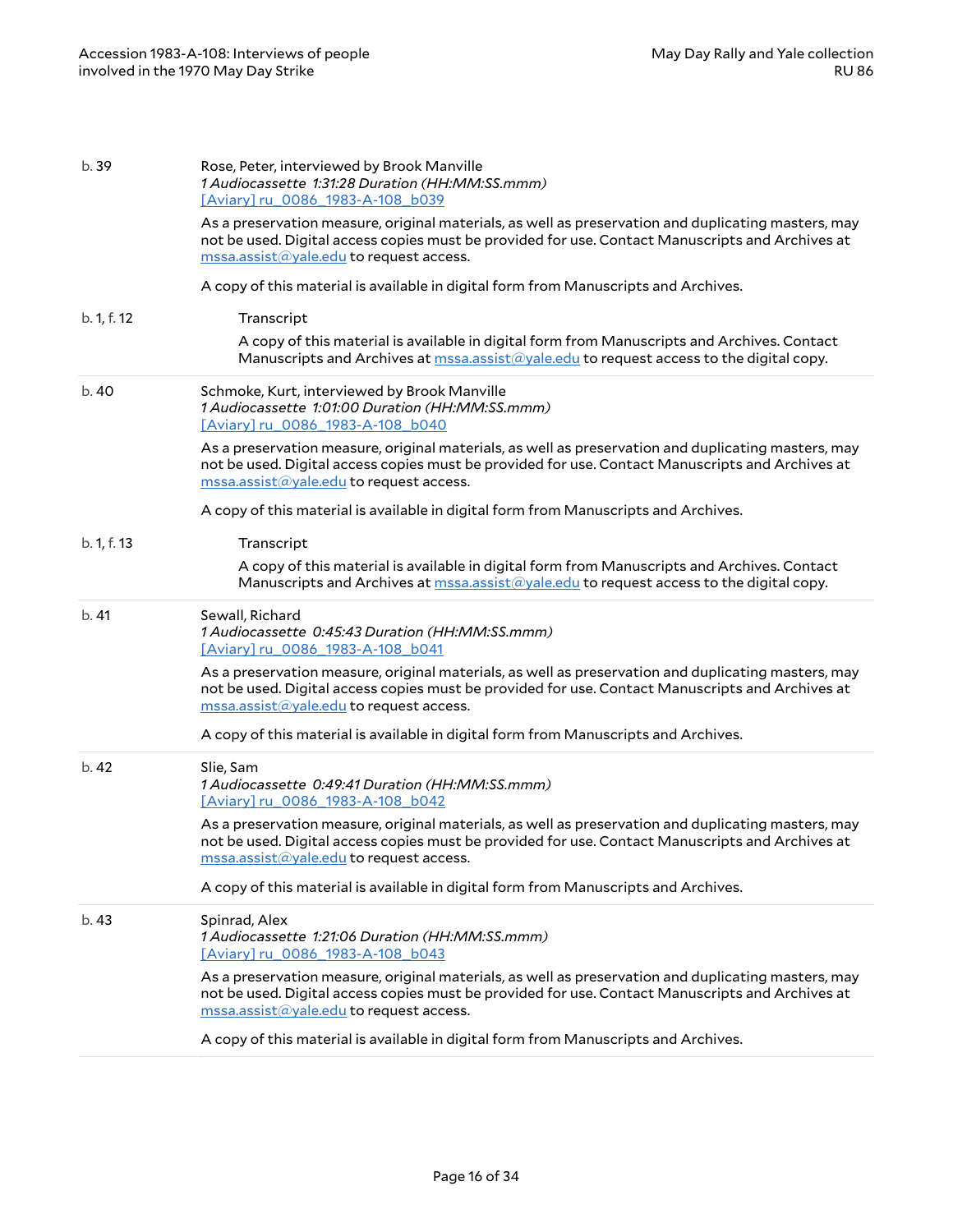| b. 44       | Tharp, Charles<br>1 Audiocassette 0:58:08 Duration (HH:MM:SS.mmm)<br>[Aviary] ru 0086 1983-A-108 b044                                                                                                                                                                            |
|-------------|----------------------------------------------------------------------------------------------------------------------------------------------------------------------------------------------------------------------------------------------------------------------------------|
|             | As a preservation measure, original materials, as well as preservation and duplicating masters, may<br>not be used. Digital access copies must be provided for use. Contact Manuscripts and Archives at<br>$\overline{\text{mssa}.\text{assist}(a)}$ yale.edu to request access. |
|             | A copy of this material is available in digital form from Manuscripts and Archives.                                                                                                                                                                                              |
| b.45        | Thomas, Dean B.<br>1 Audiocassette 0:45:20 Duration (HH:MM:SS.mmm)<br>[Aviary] ru 0086 1983-A-108 b045                                                                                                                                                                           |
|             | As a preservation measure, original materials, as well as preservation and duplicating masters, may<br>not be used. Digital access copies must be provided for use. Contact Manuscripts and Archives at<br>mssa.assist@yale.edu to request access.                               |
|             | A copy of this material is available in digital form from Manuscripts and Archives.                                                                                                                                                                                              |
| b.46        | Thorburn, David, interviewed by David Winn<br>1 Audiocassette 1:25:07 Duration (HH:MM:SS.mmm)<br>[Aviary] ru 0086 1983-A-108 b046                                                                                                                                                |
|             | As a preservation measure, original materials, as well as preservation and duplicating masters, may<br>not be used. Digital access copies must be provided for use. Contact Manuscripts and Archives at<br>$\overline{\text{mssa}.\text{assist}(a)}$ yale.edu to request access. |
|             | A copy of this material is available in digital form from Manuscripts and Archives.                                                                                                                                                                                              |
| b. 1, f. 14 | Transcript                                                                                                                                                                                                                                                                       |
|             | A copy of this material is available in digital form from Manuscripts and Archives. Contact<br>Manuscripts and Archives at mssa.assist@yale.edu to request access to the digital copy.                                                                                           |
| b.47        | Triffin, Robert<br>1 Audiocassette 0:54:33 Duration (HH:MM:SS.mmm)<br>[Aviary] ru_0086_1983-A-108_b047                                                                                                                                                                           |
|             | As a preservation measure, original materials, as well as preservation and duplicating masters, may<br>not be used. Digital access copies must be provided for use. Contact Manuscripts and Archives at<br>mssa.assist@yale.edu to request access.                               |
|             | A copy of this material is available in digital form from Manuscripts and Archives.                                                                                                                                                                                              |
| b. 48       | Trinklaus, J. P.<br>1 Audiocassette 1:09:37 Duration (HH:MM:SS.mmm)<br>[Aviary] ru_0086_1983-A-108_b048                                                                                                                                                                          |
|             | As a preservation measure, original materials, as well as preservation and duplicating masters, may<br>not be used. Digital access copies must be provided for use. Contact Manuscripts and Archives at<br>mssa.assist@yale.edu to request access.                               |
|             | A copy of this material is available in digital form from Manuscripts and Archives.                                                                                                                                                                                              |
| b. 49       | Warren, David<br>1 Audiocassette 1:07:12 Duration (HH:MM:SS.mmm)<br>[Aviary] ru 0086 1983-A-108 b049                                                                                                                                                                             |
|             | As a preservation measure, original materials, as well as preservation and duplicating masters, may<br>not be used. Digital access copies must be provided for use. Contact Manuscripts and Archives at<br>mssa.assist@yale.edu to request access.                               |
|             | A copy of this material is available in digital form from Manuscripts and Archives.                                                                                                                                                                                              |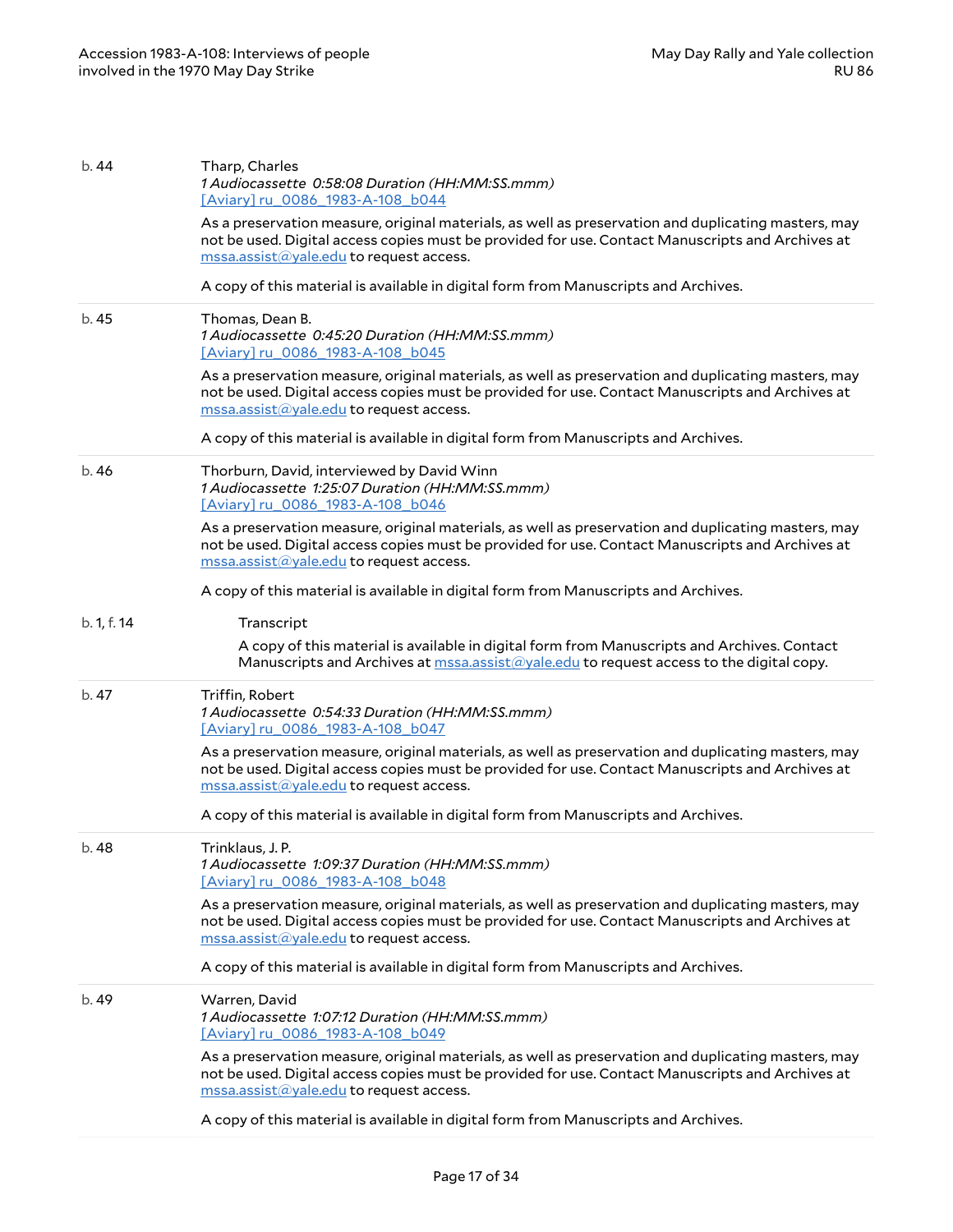| b.50        | Wilkinson, John, interviewed by Brook Manville<br>1 Audiocassette 0:58:50 Duration (HH:MM:SS.mmm)<br>[Aviary] ru 0086 1983-A-108 b050                                                                                                              |
|-------------|----------------------------------------------------------------------------------------------------------------------------------------------------------------------------------------------------------------------------------------------------|
|             | As a preservation measure, original materials, as well as preservation and duplicating masters, may<br>not be used. Digital access copies must be provided for use. Contact Manuscripts and Archives at<br>mssa.assist@yale.edu to request access. |
|             | A copy of this material is available in digital form from Manuscripts and Archives.                                                                                                                                                                |
| b. 1, f. 15 | Transcript                                                                                                                                                                                                                                         |
|             | A copy of this material is available in digital form from Manuscripts and Archives. Contact<br>Manuscripts and Archives at mssa.assist@yale.edu to request access to the digital copy.                                                             |
| b.51        | Woodward, C.V.<br>1 Audiocassette 0:32:10 Duration (HH:MM:SS.mmm)<br>[Aviary] ru 0086 1983-A-108 b051                                                                                                                                              |
|             | As a preservation measure, original materials, as well as preservation and duplicating masters, may<br>not be used. Digital access copies must be provided for use. Contact Manuscripts and Archives at<br>mssa.assist@yale.edu to request access. |
|             | A copy of this material is available in digital form from Manuscripts and Archives.                                                                                                                                                                |
| b.52        | Zaeder, Rev. Phillip, interview by Joel Krieger<br>1 Audiocassette 1:01:07 Duration (HH:MM:SS.mmm)<br>[Aviary] ru_0086_1983-A-108_b052                                                                                                             |
|             | As a preservation measure, original materials, as well as preservation and duplicating masters, may<br>not be used. Digital access copies must be provided for use. Contact Manuscripts and Archives at<br>mssa.assist@yale.edu to request access. |
|             | A copy of this material is available in digital form from Manuscripts and Archives.                                                                                                                                                                |
| b. 1, f. 16 | Transcript                                                                                                                                                                                                                                         |
|             | A copy of this material is available in digital form from Manuscripts and Archives. Contact<br>Manuscripts and Archives at mssa.assist@yale.edu to request access to the digital copy.                                                             |
| b. 1, f. 17 | Transcripts of interviews for which audiorecordings were made                                                                                                                                                                                      |
|             | A copy of this material is available in digital form from Manuscripts and Archives. Contact<br>Manuscripts and Archives at $\overline{mssa.assist}(\partial yale.edu$ to request access to the digital copy.                                       |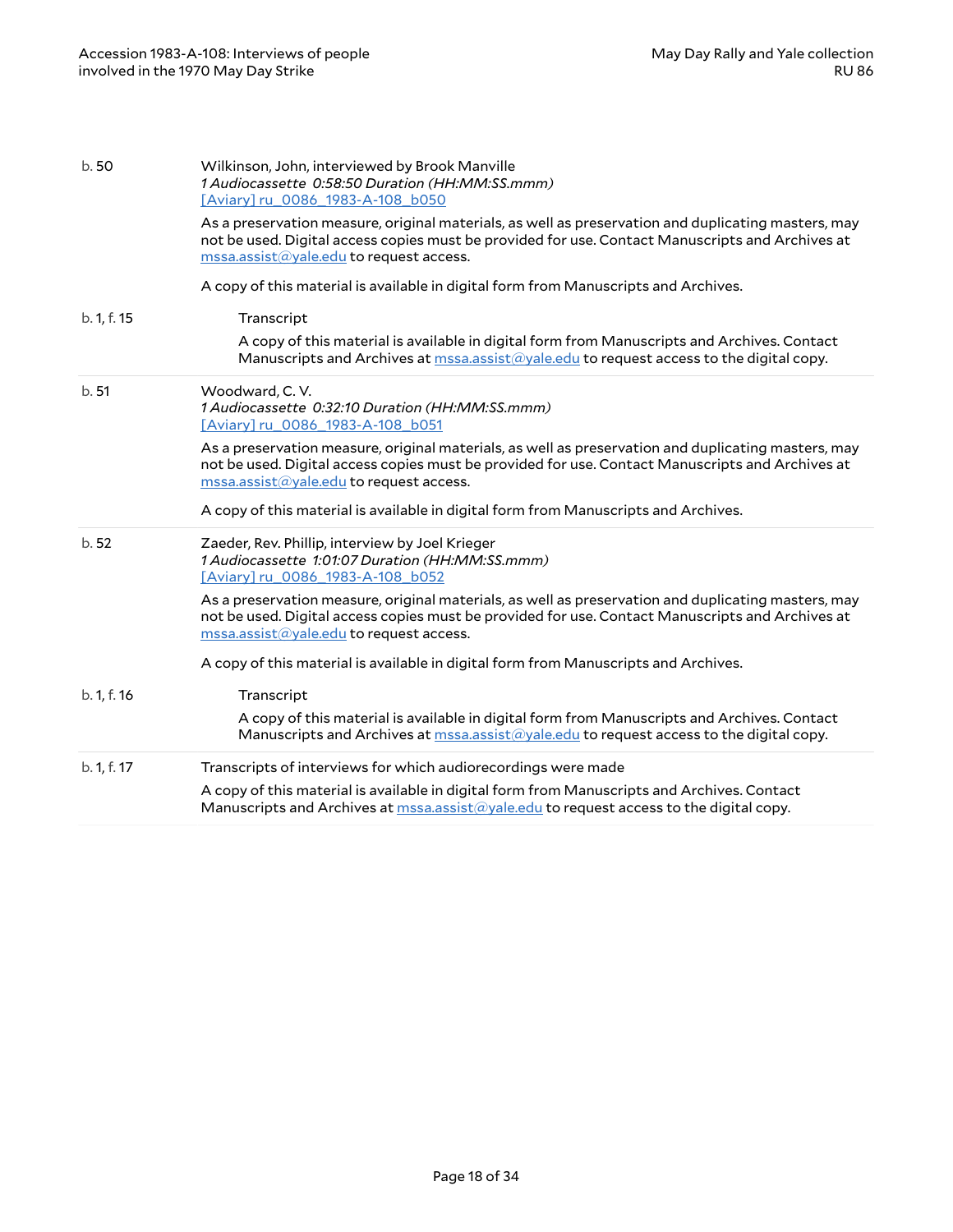### <span id="page-18-0"></span>**Accession 1984-A-069: Correspondence and interview transcript corrections used in the production of John Ta6's Mayday at Yale**

| b. 1, f. 1  | Argyris, Chris             |
|-------------|----------------------------|
| b. 1, f. 1  | Belson, Charles V., Jr.    |
| b. 1, f. 1  | Boell, Edgar               |
| b. 1, f. 1  | Brooks, Peter              |
| b. 1, f. 2  | Bryce-Laporte, Roy S.      |
| b. 1, f. 3  | Cannon, Beekman C.         |
| b. 1, f. 3  | Chauncey, Henry, Jr.       |
| b. 1, f. 3  | Clark, Elias               |
| b. 1, f. 3  | Coffin, William S.         |
| b. 1, f. 4  | Eisenstein, Hester         |
| b. 1, f. 5  | Farley, William H.         |
| b. 1, f. 5  | Fitt, Alfred B.            |
| b. 1, f. 5  | Frutkin, Ren               |
| b. 1, f. 6  | Goldstein, Abraham         |
| b. 1, f. 6  | Guida, Mayor Bartholmew F. |
|             |                            |
| b. 1, f. 7  | Hallett, Douglas L.        |
| b. 1, f. 7  | Hirshleifer, John          |
| b. 1, f. 7  | Horowitz, William          |
| b. 1, f. 8  | Johnson, Gary              |
| b. 1, f. 8  | Keniston, Kenneth          |
| b. 1, f. 8  | Kernan, Alvin              |
| b. 1, f. 9  | Lauber, Albert             |
| b. 1, f. 9  | Macchioni, Albert          |
| b. 1, f. 9  | May, Georges               |
| b. 1, f. 9  | Morris, James M.           |
| b. 1, f. 10 | Ogilvy, James              |
| b. 1, f. 10 | Osborne, Ernest L.         |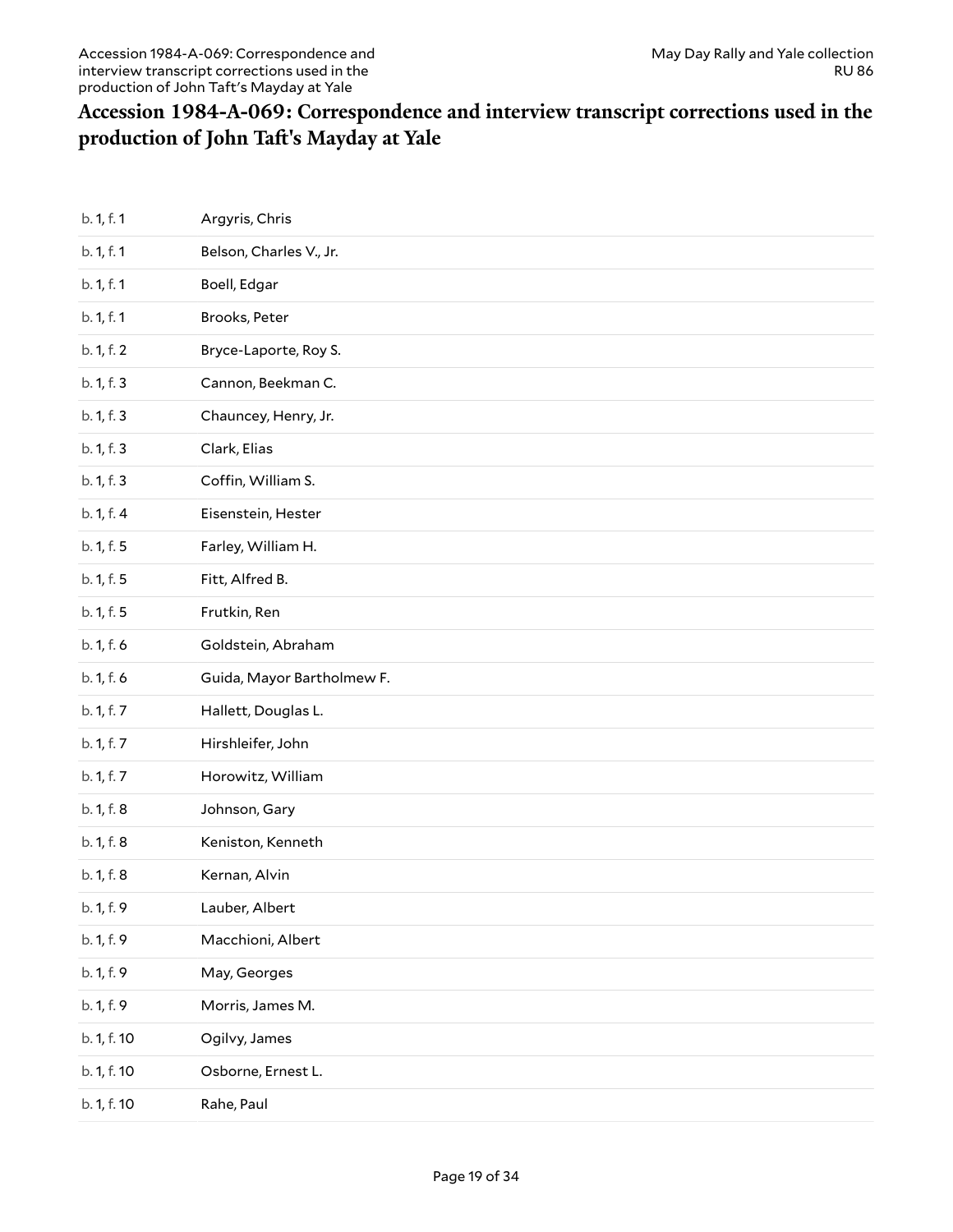| b. 1, f. 10 | Rose, Peter               |
|-------------|---------------------------|
| b. 1, f. 11 | Samuels, E.               |
| b. 1, f. 11 | Schmoke, Kurt             |
| b. 1, f. 12 | Sewall, Richard           |
| b. 1, f. 12 | Slie, Samuel W.           |
| b. 1, f. 12 | Spinrad, Alexander        |
| b. 1, f. 13 | Thomas, Elisabeth         |
| b. 1, f. 13 | Thorburne, David          |
| b. 1, f. 14 | Triffin, Robert           |
| b. 1, f. 14 | Trinkaus, J.P.            |
| b. 1, f. 15 | Warren, David             |
| b. 1, f. 16 | Wilkinson, John           |
| b. 1, f. 16 | Zaeder, J. Philip         |
| b. 1, f. 17 | Original Quote Sheets A-L |
| b. 1, f. 18 | Original Quote Sheets M-Z |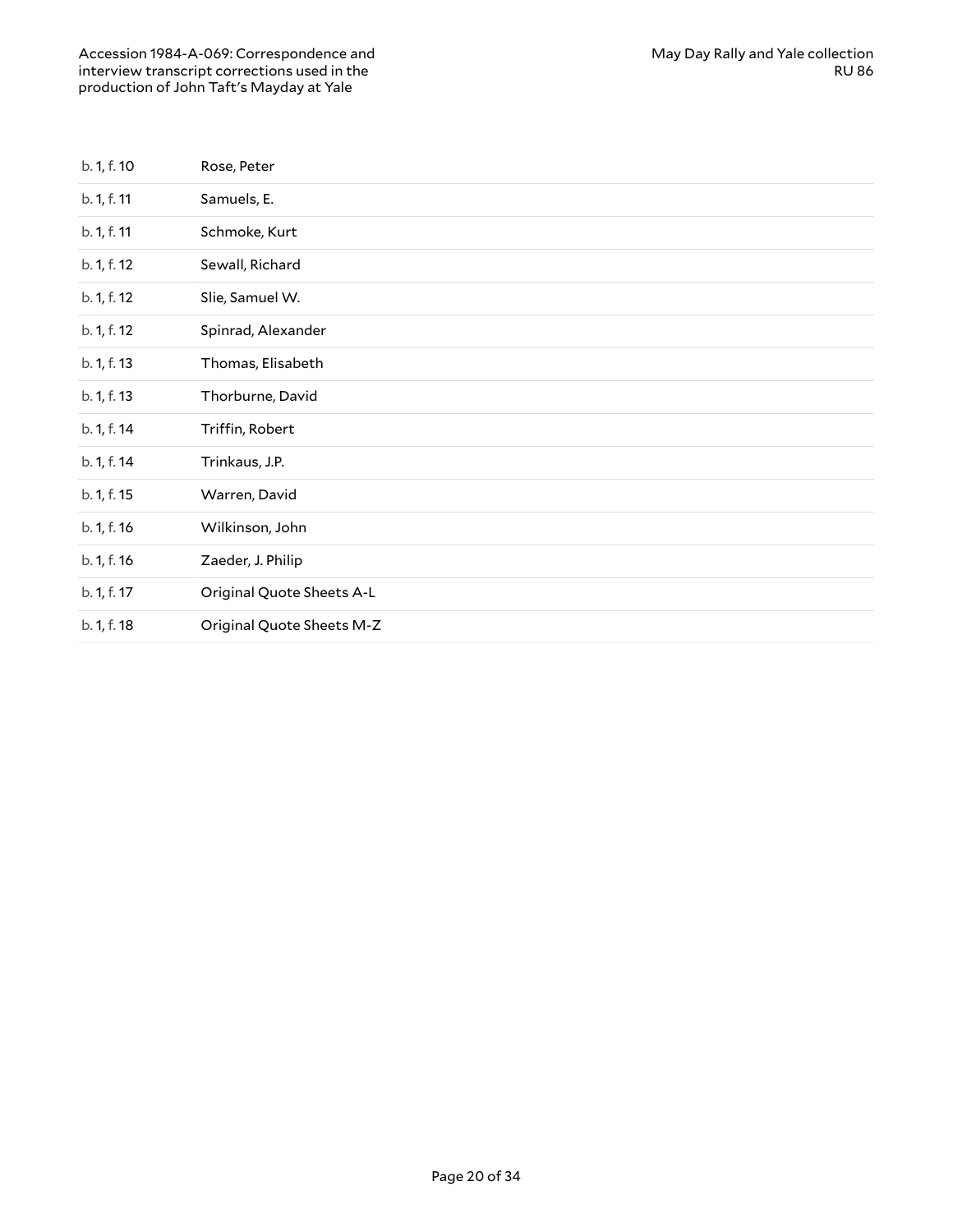# <span id="page-20-0"></span>**Accession 1988-A-089: Materials concerning the 1970 May Day strike**

| b. 1, f. 1-2 | Printed Material                              | 1970 |
|--------------|-----------------------------------------------|------|
| b. 1. f. 3   | Memos to Faculty and Students; Correspondence | 1970 |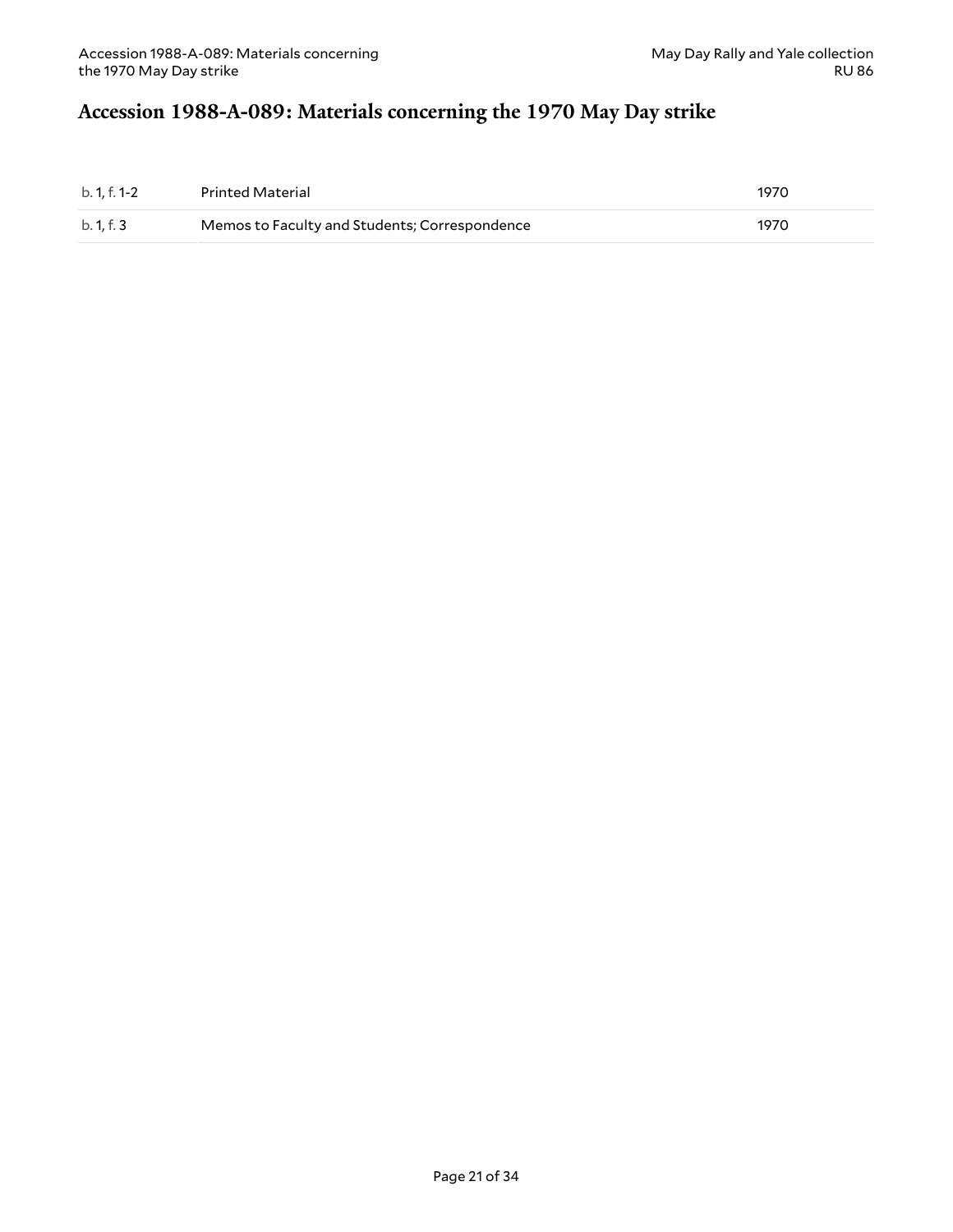#### <span id="page-21-0"></span>**Accession 2003-A-080: Materials documenting the Black Panthers and the May Day Rally, 1970**

| b. 1, f. 1 | Statements, releases, students and administration                                                                                                                                         | Circa 1969-1970 |
|------------|-------------------------------------------------------------------------------------------------------------------------------------------------------------------------------------------|-----------------|
| b. 1, f. 2 | Newspapers regarding rally and the Black Panthers                                                                                                                                         | Circa 1970      |
| b. 1, f. 3 | Newspapers regarding rally and the Black Panthers                                                                                                                                         | Circa 1970      |
| b. 1, f. 4 | Newspapers regarding Black Panther Party and New Haven Panther Defense<br>Committee                                                                                                       | 1970            |
|            | A copy of this material is available in digital form from Manuscripts and Archives.<br>Contact Manuscripts and Archives at mssa.assist@yale.edu to request access to<br>the digital copy. |                 |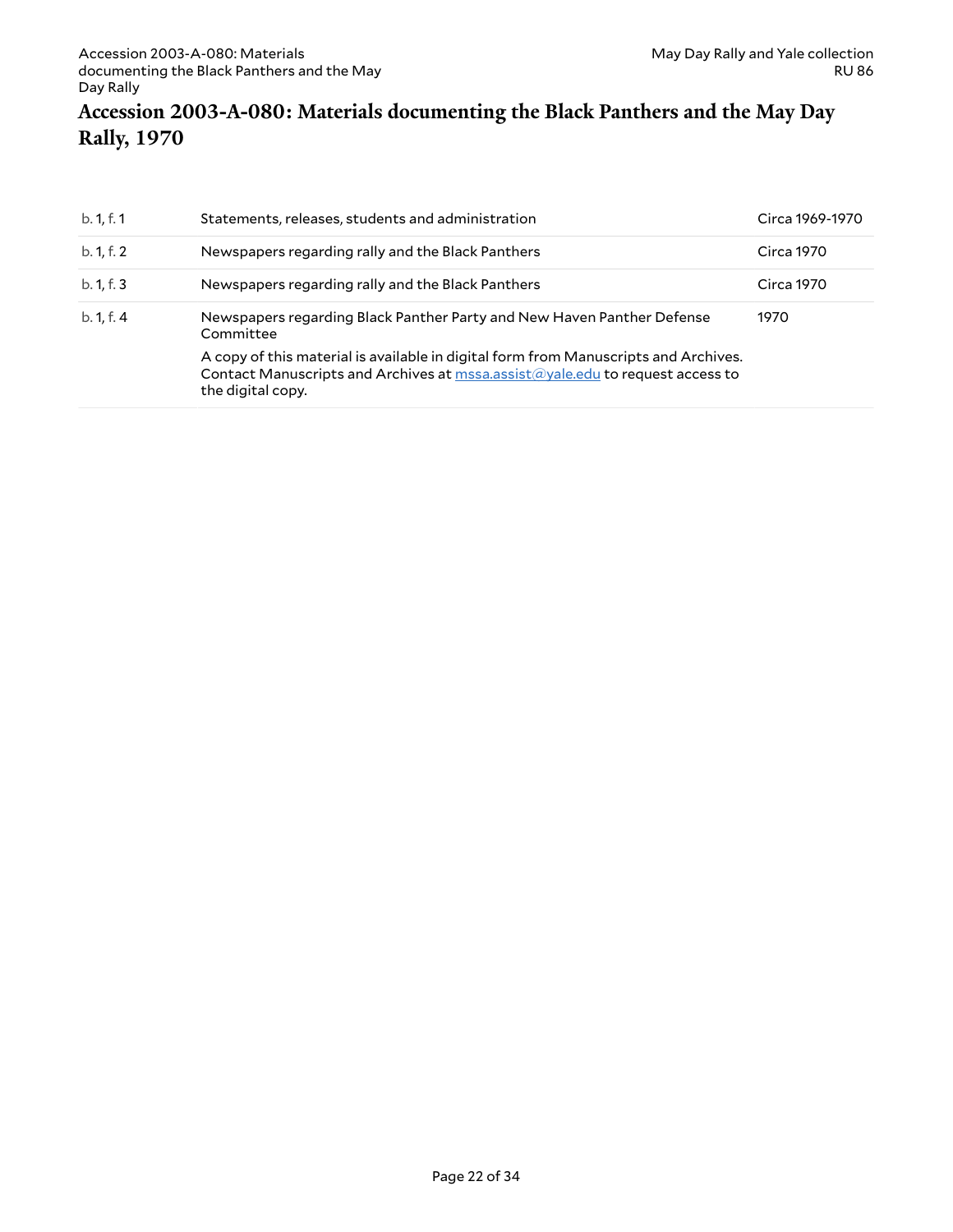#### <span id="page-22-0"></span>**Accession 2003-A-090: May Day "Strikes" tee-shirt made in Berkeley College print shop, 1970**

b. 1 May Day "Strikes" tee-shirt made in Berkeley College print shop 1970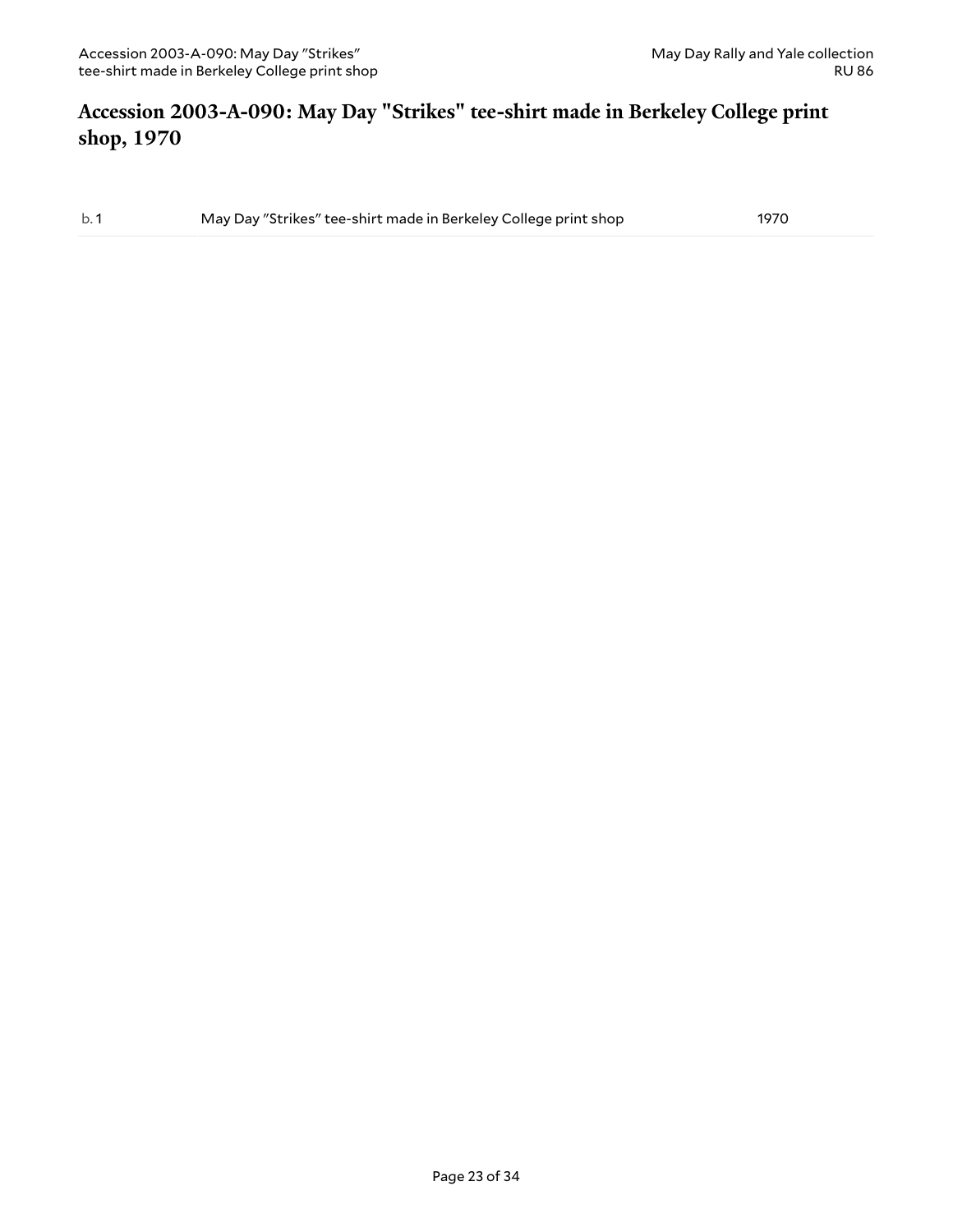### <span id="page-23-0"></span>**Accession 2009-A-200: Black Panther "solidarity" t-shirt, 1970**

The materials are open for research.

b. 1 Black Panther "solidarity" t-shirt 1970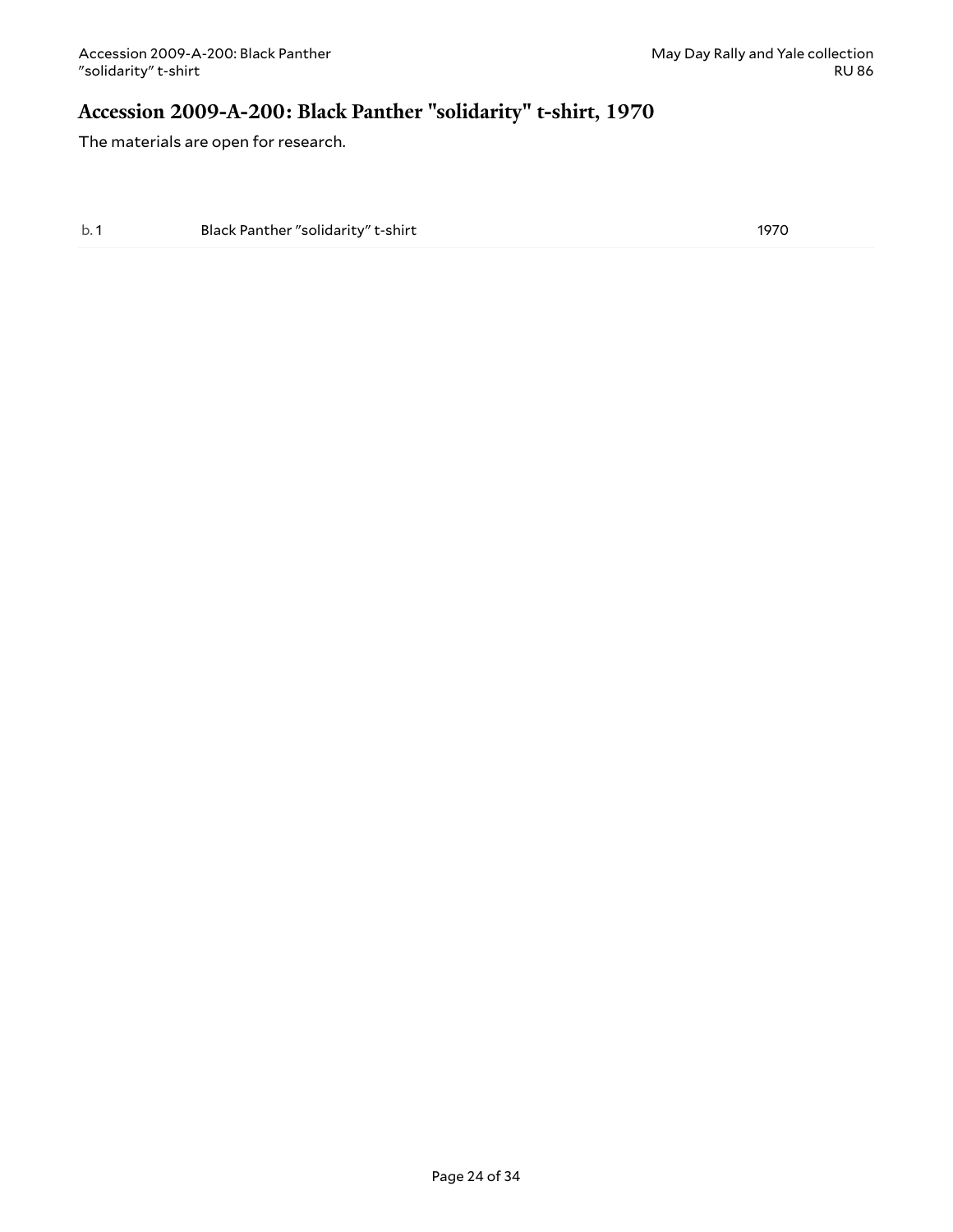### <span id="page-24-0"></span>**Accession 2010-A-079:** *Strike Newspaper* **, 1970 April 23 - May 18**

*0.02 linear feet (1 envelope)* b. 1, f. 1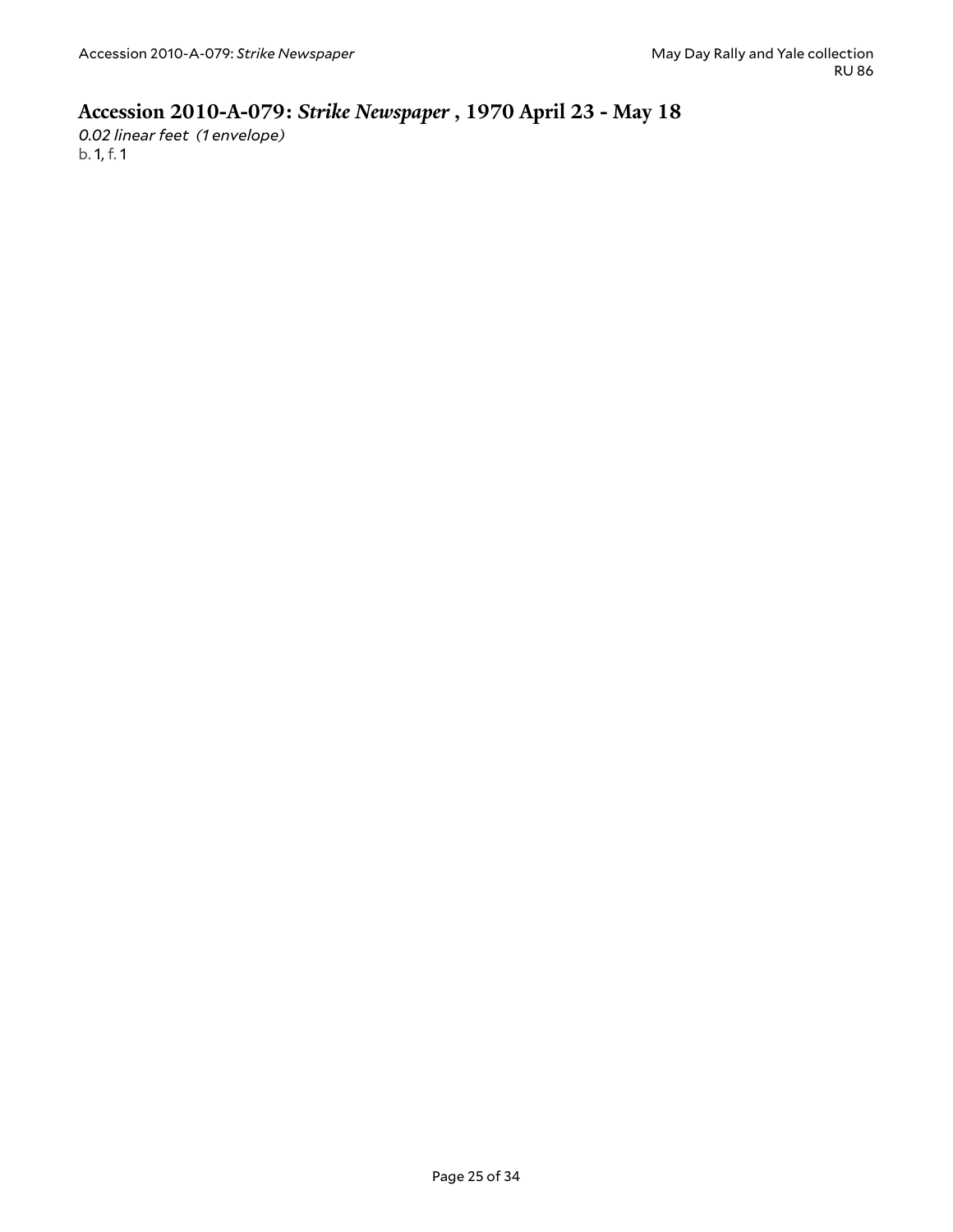### <span id="page-25-0"></span>**Accession 2010-A-080: May Day rally posters, 1970**

*2.5 linear feet (1 folio)* f. 1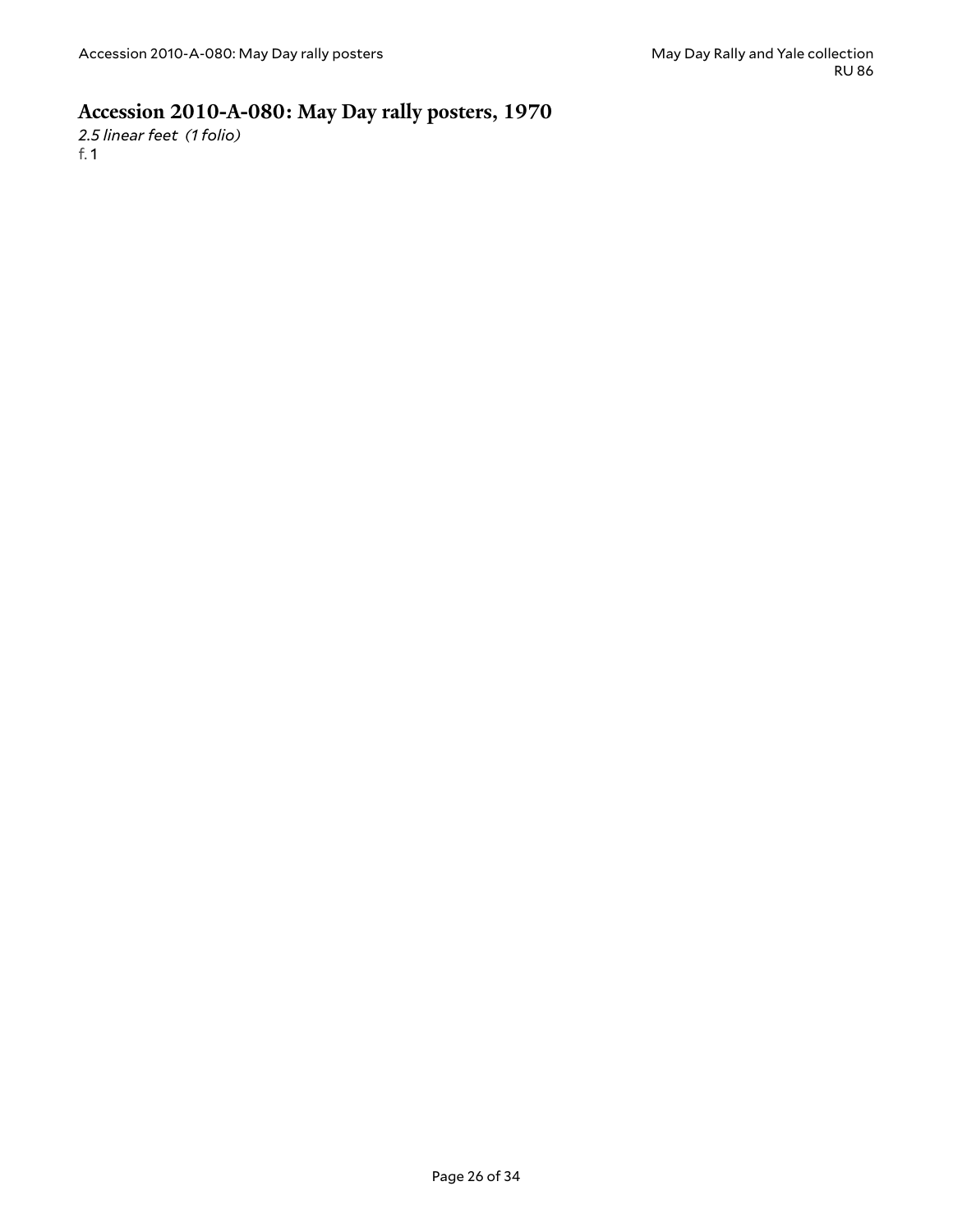### <span id="page-26-0"></span>**Accession 2012-A-028: Black Panther and Yale-related materials, 1969-1970**

| b. 1, f. 1   | National anti-war activities                                                                                                                                                              | Circa 1969-1970 |
|--------------|-------------------------------------------------------------------------------------------------------------------------------------------------------------------------------------------|-----------------|
| b. 1, f. 2-3 | National anti-war and student strike publications and brochures                                                                                                                           | 1969-1970       |
| b. 1, f. 4   | Anti-war and Black Panther activities-New Haven                                                                                                                                           | 1969-1970       |
| b. 1, f. 5   | Anti-war activities and student strike-Yale                                                                                                                                               | 1969-1970       |
| b. 2, f. 6   | Anti-war and May Day publications at Yale                                                                                                                                                 | 1969-1970       |
| b. 2, f. 7   | "Strike Newspaper"-May Day activities at Yale                                                                                                                                             | 1970            |
| b. 2, f. 8-9 | The Black Panther Black Community News service                                                                                                                                            | 1969-1970       |
| b. 2, f. 10  | <b>Black Panther publications</b>                                                                                                                                                         | 1969-1970       |
| b. 2, f. 11  | Black Panther statements, ephemera and news clippings                                                                                                                                     | 1969-1970       |
|              | A copy of this material is available in digital form from Manuscripts and Archives.<br>Contact Manuscripts and Archives at mssa.assist@yale.edu to request access to<br>the digital copy. |                 |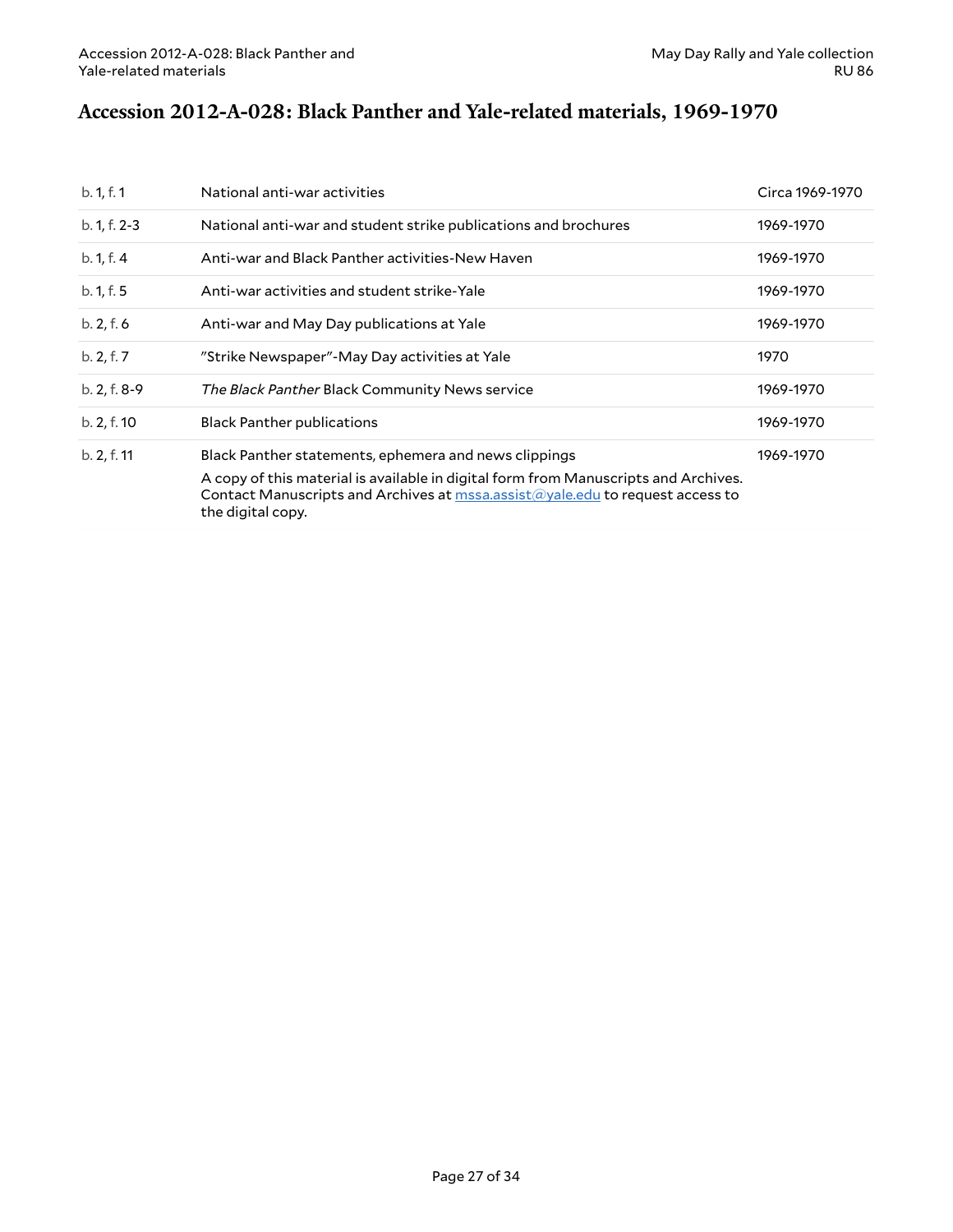#### <span id="page-27-0"></span>**Accession 2014-A-016: Black Panther "solidarity" shirt and silk screen banner, 1970**

#### *1 linear foot (1 box)*

This accession consists of two items: a button-down shirt silk-screened on the back with the word, "Solidarity," as well as an illustration featuring the Black Panther Party logo and a bulldog; and a blue cloth banner silk screened with two Black Panther Party logos and the phrase, "POLITICAL PRISONERS OF USA FASCISM." Both the shirt and the banner were donated by Karla Forsythe, a 1971 Yale College graduate.

| b.1 | Black Panther "solidarity" button-down shirt               | 1970 |
|-----|------------------------------------------------------------|------|
| b.1 | "Political prisoners of U.S.A. fascism" silk screen banner | 1970 |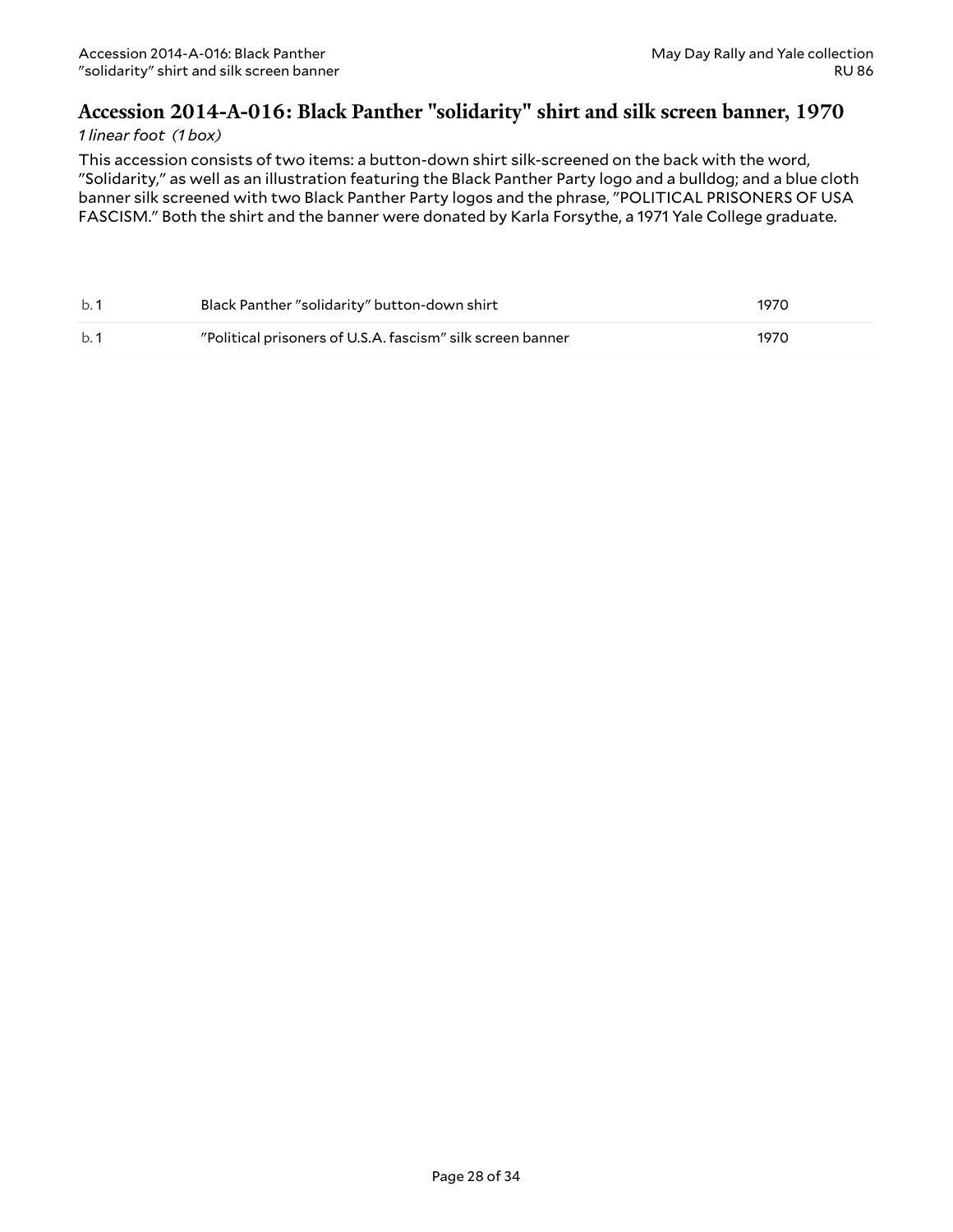### <span id="page-28-0"></span>**Accession 2017-A-013: Letter on the Black Panther trial, 1970 April 21**

The materials are open for research.

| b. 1.f. 1 | Letter on the Black Panther trial                                                                                               | 1970 April 21 |
|-----------|---------------------------------------------------------------------------------------------------------------------------------|---------------|
|           | Unidentified typescript letter describing the events leading up to, and during the<br>trial of the Black Panthers in New Haven. |               |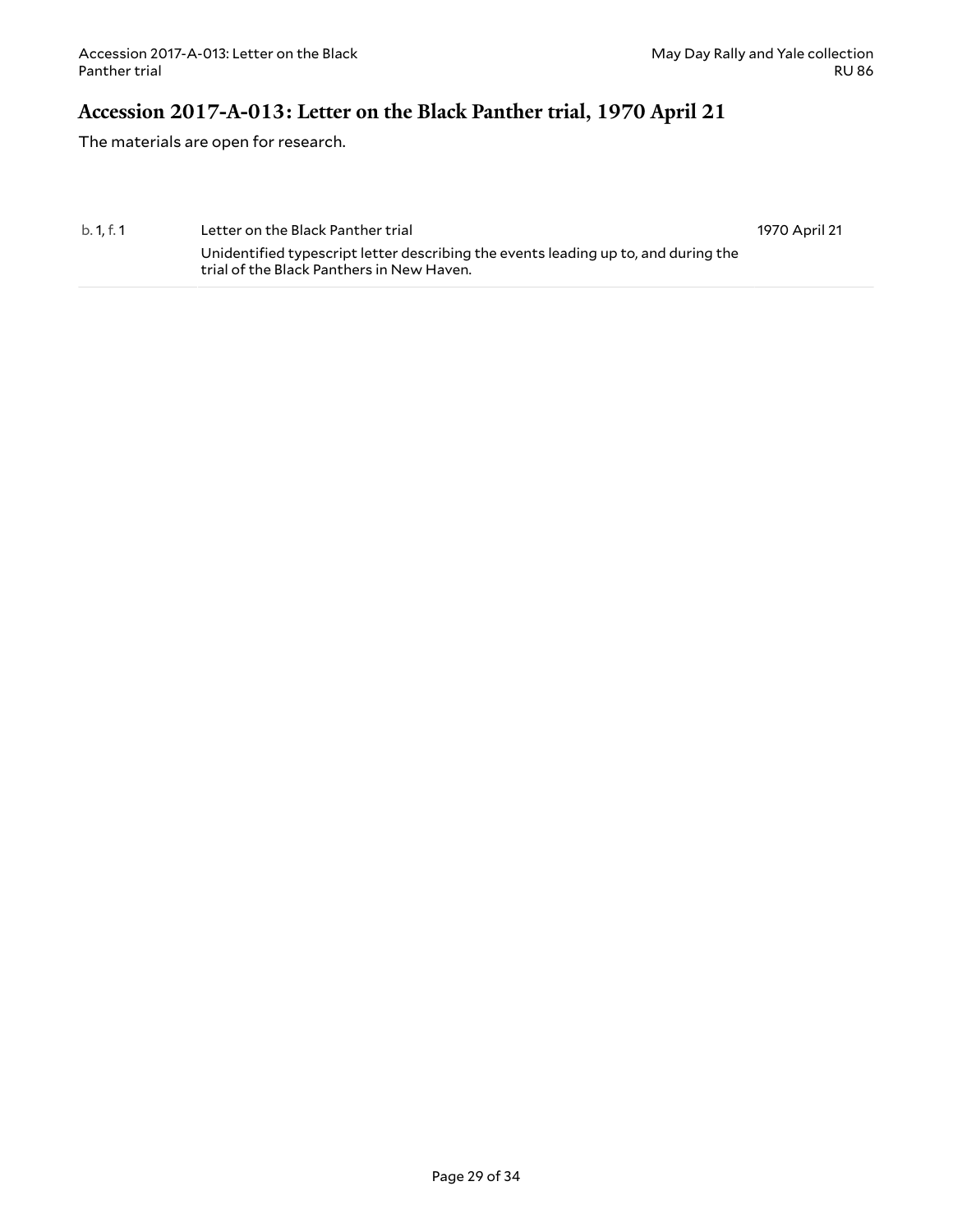#### <span id="page-29-0"></span>**Accession 2017-A-041: May Day Rally films, May 1970**

This accession contains two short films that document activities from the May Day Rally that took place on the New Haven Green. The films were created by Frank Gardner, a New Haven-based film maker.

Access to the original film reels is restricted. Researchers must use the available digital surrogates.

| b.1 | "May Day Color"<br>1 Film Reel (16mm) 0:08:42 Duration (HH:MM:SS.mmm)<br>[Aviary] ru 0086 2017-a-041 b001<br>A copy of this material is available in digital form from Manuscripts and Archives<br>and online.<br>Color film with no sound. Run time is two minutes and ten seconds. | May 1970 |
|-----|--------------------------------------------------------------------------------------------------------------------------------------------------------------------------------------------------------------------------------------------------------------------------------------|----------|
| b.2 | "Skywriter, Black Panthers"<br>1 Film Reel (16mm) 0:02:10 Duration (HH:MM:SS.mmm)<br>[Aviary] ru 0086 2017-a-041 b002                                                                                                                                                                | May 1970 |
|     | A copy of this material is available in digital form from Manuscripts and Archives<br>and online.                                                                                                                                                                                    |          |
|     | Color film with no sound. Run time is eight minutes and forty-two seconds.                                                                                                                                                                                                           |          |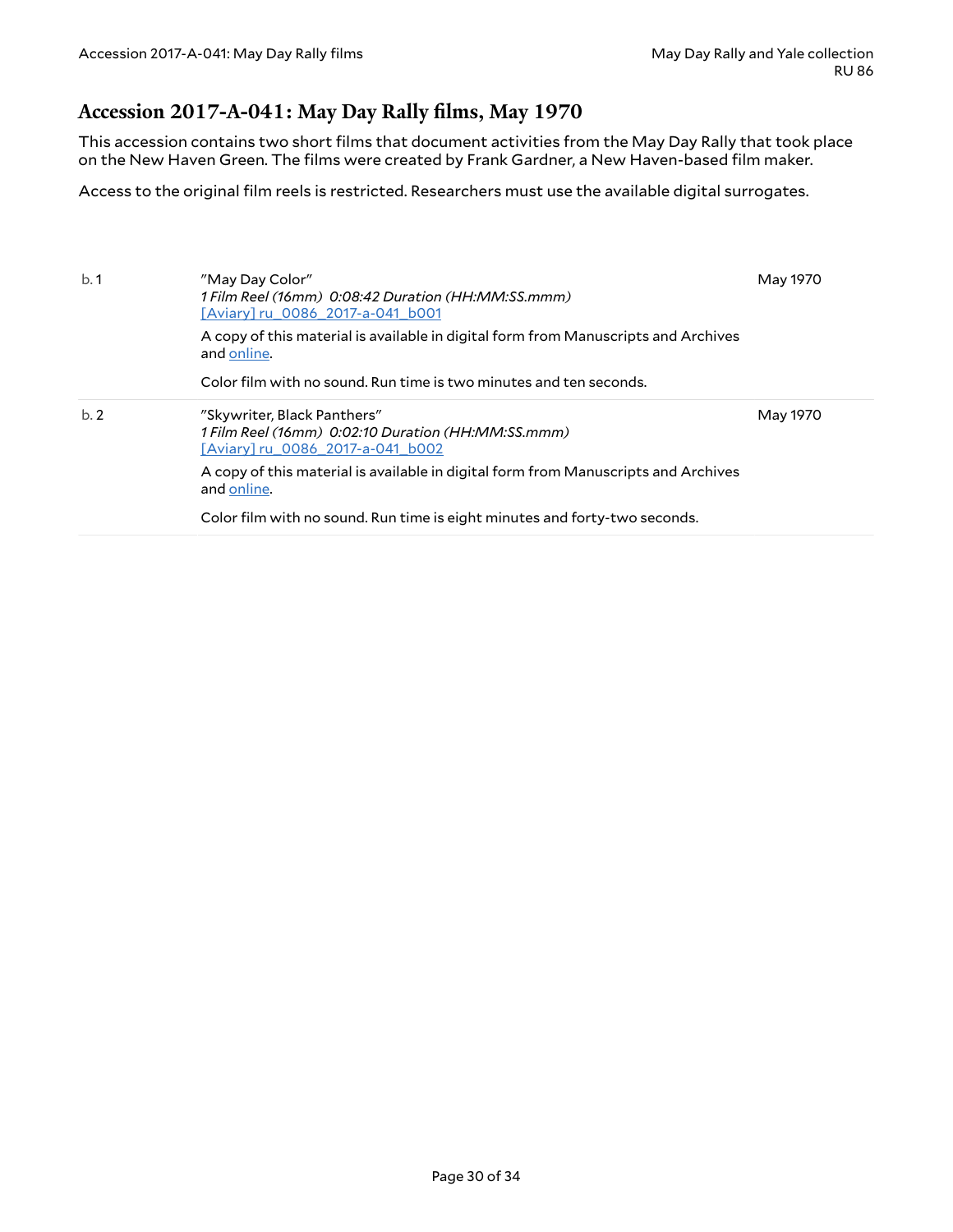#### <span id="page-30-0"></span>**Accession 2018-A-0083: Additional materials, 1970 April 23-May 5, undated**

This accession includes a typescript of "Nature and history of the Black Panther Party," additional copies of "Strike Newspaper," and a copy of "The Yale Graduate Professional."

| b. 1. f. 1 | "Nature and history of the Black Panther Party" typescript | Undated                 |
|------------|------------------------------------------------------------|-------------------------|
| b. 1. f. 2 | "Strike Newspaper"                                         | -1970 April 23<br>May 5 |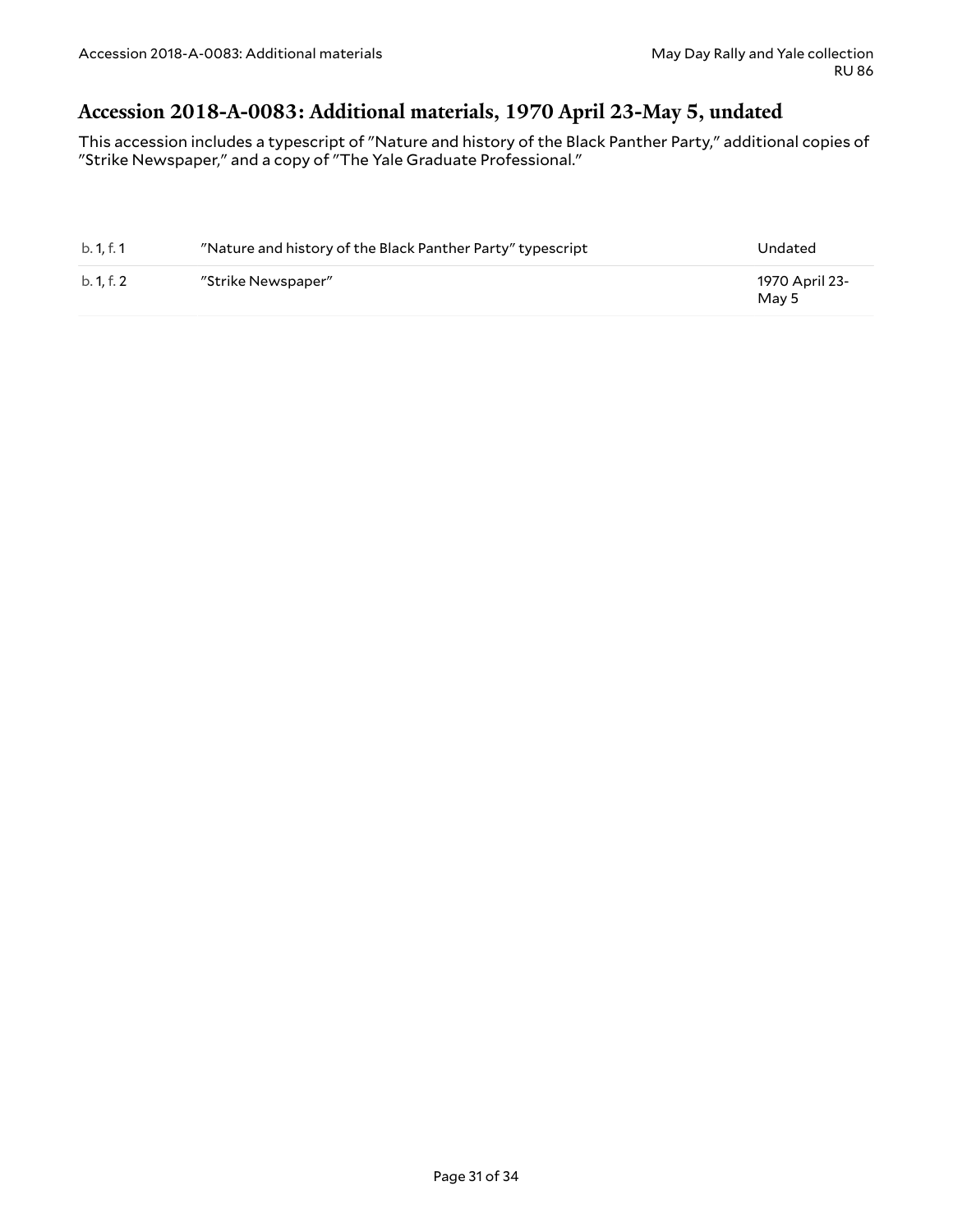#### <span id="page-31-0"></span>**Accession 2020-A-0022: Photographs documenting the May Day Rally, 1970**

Consists of twelve slides and digital copies (TIFFs). The images depict National Guard members, protesters, and bystanders in downtown New Haven and at the rally on New Haven Green. Images of buildings and statues with posters and graffiti are also included.

Open for research.

| b. 1, f. 1 | Slides of the May Day Rally                                                                                                                                                                                                                                                                                       | 1970 |
|------------|-------------------------------------------------------------------------------------------------------------------------------------------------------------------------------------------------------------------------------------------------------------------------------------------------------------------|------|
| b.2        | Digital copies of slides<br>2020-A-0022-0001<br>1DVD-R (157 megabytes)                                                                                                                                                                                                                                            |      |
|            | As a preservation measure, original materials may not be used. Digital access<br>copies must be provided for use. Contact Manuscripts and Archives at<br>mssa.assist@yale.edu to request access.                                                                                                                  |      |
|            | This material was imaged or captured by the Yale University Digital Accessioning<br>Support Service (DASS) in 2020 for preservation and access. For more information<br>on the DASS and the actions taken during its accessioning work, click here: Born<br>Digital @ Yale: Digital Accessioning Support Service. |      |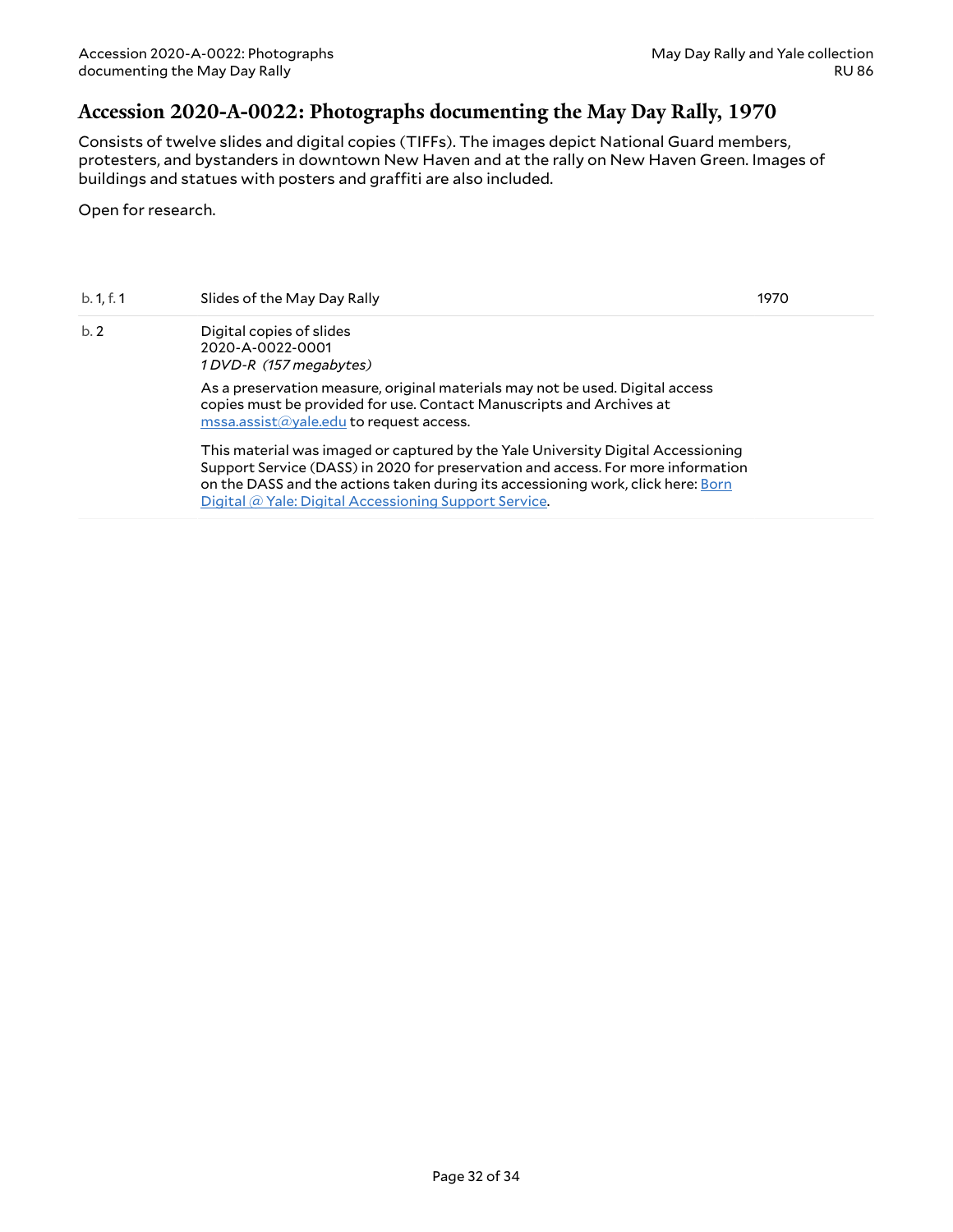# <span id="page-32-0"></span>**Accession 2021-A-0010: Additional materials , 1970**

Open for research.

| b. 1, f. 1 | Ephemera           | 1970 |
|------------|--------------------|------|
| b. 1, f. 2 | News clippings     | 1970 |
| b. 1, f. 3 | Newspapers         | 1970 |
| b. 1, f. 4 | "Strike Newspaper" | 1970 |
| b. 1, f. 5 | Yale publications  | 1970 |